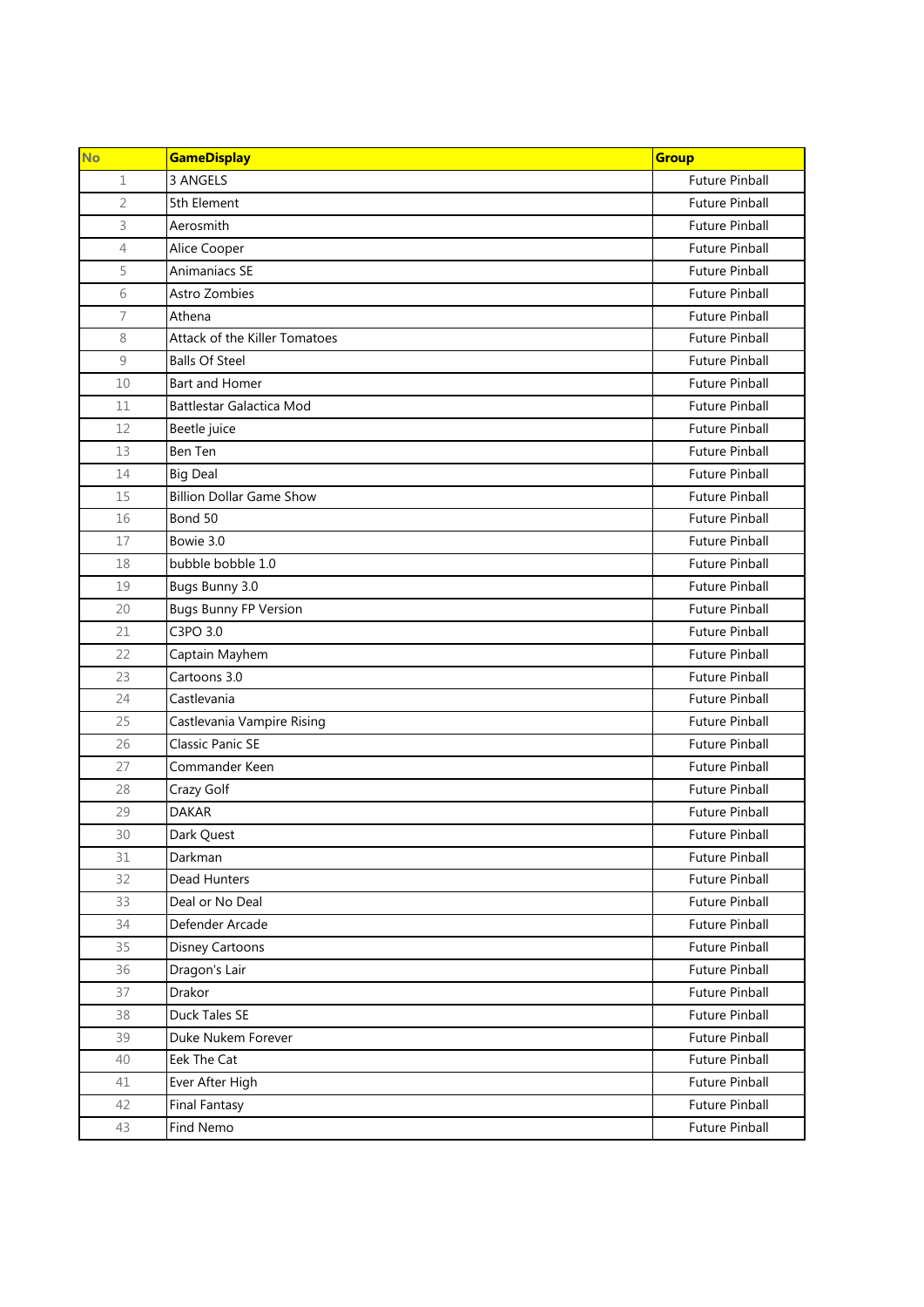| 44 | Flame Reaper                     | <b>Future Pinball</b> |
|----|----------------------------------|-----------------------|
| 45 | Frankenstein Space Monster       | <b>Future Pinball</b> |
| 46 | Freddy A Nightmare On Elm Street | <b>Future Pinball</b> |
| 47 | Frozen                           | <b>Future Pinball</b> |
| 48 | Game Of Thrones                  | <b>Future Pinball</b> |
| 49 | Garfield                         | <b>Future Pinball</b> |
| 50 | Gargoyles                        | <b>Future Pinball</b> |
| 51 | Gradius                          | <b>Future Pinball</b> |
| 52 | <b>GREMLINS</b>                  | Future Pinball        |
| 53 | Grievous                         | <b>Future Pinball</b> |
| 54 | Happy Holidays                   | <b>Future Pinball</b> |
| 55 | Harry Potter                     | <b>Future Pinball</b> |
| 56 | Hayburners                       | <b>Future Pinball</b> |
| 57 | He-Man                           | <b>Future Pinball</b> |
| 58 | Hi-Deal                          | <b>Future Pinball</b> |
| 59 | Home Alone 2                     | Future Pinball        |
| 60 | In-A-Gadda-Da-Vida               | <b>Future Pinball</b> |
| 61 | <b>Inspector Gadget</b>          | <b>Future Pinball</b> |
| 62 | Jabber Jaw                       | <b>Future Pinball</b> |
| 63 | Jackpot                          | <b>Future Pinball</b> |
| 64 | Jackpot!                         | <b>Future Pinball</b> |
| 65 | <b>JAWS</b>                      | <b>Future Pinball</b> |
| 66 | Jedi                             | <b>Future Pinball</b> |
| 67 | Johnny Test                      | <b>Future Pinball</b> |
| 68 | Junkyard Cats by Zed 1.1         | <b>Future Pinball</b> |
| 69 | King Arthur                      | <b>Future Pinball</b> |
| 70 | Klingons                         | <b>Future Pinball</b> |
| 71 | Krusty                           | <b>Future Pinball</b> |
| 72 | Left 4 Dead                      | <b>Future Pinball</b> |
| 73 | Mad Max                          | <b>Future Pinball</b> |
| 74 | Mad Race                         | <b>Future Pinball</b> |
| 75 | Masters Of The Universe 2.5      | Future Pinball        |
| 76 | McBain 3.0                       | Future Pinball        |
| 77 | Medieval Madness 2.6             | Future Pinball        |
| 78 | Metal Slug V2.0                  | Future Pinball        |
| 79 | Metroid                          | Future Pinball        |
| 80 | Michigan Wolverines              | Future Pinball        |
| 81 | Mickey and Pluto                 | Future Pinball        |
| 82 | Mickey Mouse SE                  | Future Pinball        |
| 83 | Mission Impossible               | Future Pinball        |
| 84 | Money 3.0                        | Future Pinball        |
| 85 | Mortal Kombat                    | <b>Future Pinball</b> |
| 86 | Mr Bean                          | Future Pinball        |
| 87 | Mr.Burns 2.0                     | Future Pinball        |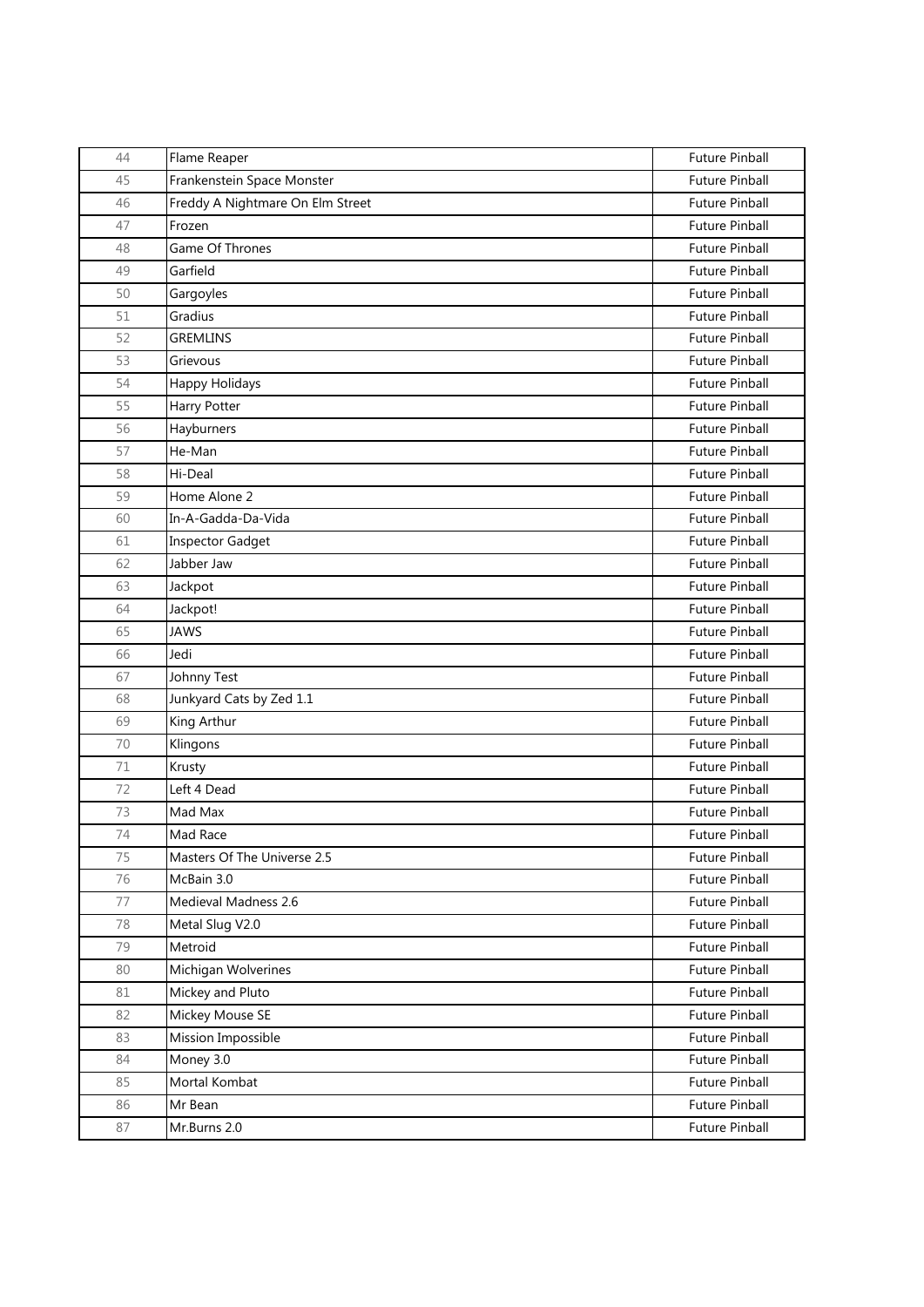| 88  | Mystery Castle (Alvin G 1993)       | <b>Future Pinball</b> |
|-----|-------------------------------------|-----------------------|
| 89  | Night Of The Pumpkins               | <b>Future Pinball</b> |
| 90  | OZ the Great and Powerful           | <b>Future Pinball</b> |
| 91  | Pee Wee's PlayHouse                 | <b>Future Pinball</b> |
| 92  | Penthouse                           | <b>Future Pinball</b> |
| 93  | Phineas and Ferb                    | <b>Future Pinball</b> |
| 94  | Pinball Open                        | <b>Future Pinball</b> |
| 95  | Pinky and the Brain                 | <b>Future Pinball</b> |
| 96  | Planes                              | Future Pinball        |
| 97  | PorkyPig                            | <b>Future Pinball</b> |
| 98  | Pro Football                        | <b>Future Pinball</b> |
| 99  | Pumpkin Head                        | <b>Future Pinball</b> |
| 100 | Puppet Master                       | <b>Future Pinball</b> |
| 101 | Queen                               | <b>Future Pinball</b> |
| 102 | Red Dwarf Ultimate                  | <b>Future Pinball</b> |
| 103 | Retroflair                          | <b>Future Pinball</b> |
| 104 | Retroflair - BAM Edition (PinEvent) | <b>Future Pinball</b> |
| 105 | Road Girls V1.0 (DOFLinx MX)        | <b>Future Pinball</b> |
| 106 | Robo Santa - Futurama               | <b>Future Pinball</b> |
| 107 | Robots Invasion 1.06 (DOFLinx)      | <b>Future Pinball</b> |
| 108 | Robots Invasion ULTRA 1.04          | <b>Future Pinball</b> |
| 109 | Scooby Doo                          | <b>Future Pinball</b> |
| 110 | Silent Night Deadly Night           | <b>Future Pinball</b> |
| 111 | Silver Surfer                       | <b>Future Pinball</b> |
| 112 | Sonic the HedgeHog                  | <b>Future Pinball</b> |
| 113 | Sonic the HedgeHog 2                | <b>Future Pinball</b> |
| 114 | <b>Speed Devils</b>                 | <b>Future Pinball</b> |
| 115 | Sponge Bob Squarepants              | <b>Future Pinball</b> |
| 116 | Spy vs. Spy 6.26                    | <b>Future Pinball</b> |
| 117 | STAR WARS - Battle for Hoth         | <b>Future Pinball</b> |
| 118 | Star Wars - Death Star Assault      | <b>Future Pinball</b> |
| 119 | Star Wars Force Edition             | <b>Future Pinball</b> |
| 120 | Stars 5.0                           | <b>Future Pinball</b> |
| 121 | Striker                             | Future Pinball        |
| 122 | Strip Joker Poker                   | Future Pinball        |
| 123 | Suburbs 2100                        | <b>Future Pinball</b> |
| 124 | Superman (Ultimate Edition 1.04)    | Future Pinball        |
| 125 | Tetris                              | Future Pinball        |
| 126 | The 70's                            | Future Pinball        |
| 127 | The 80's                            | Future Pinball        |
| 128 | The 90's                            | <b>Future Pinball</b> |
| 129 | The Borg                            | Future Pinball        |
| 130 | The Dark Knight 1.04                | Future Pinball        |
| 131 | The Fly                             | Future Pinball        |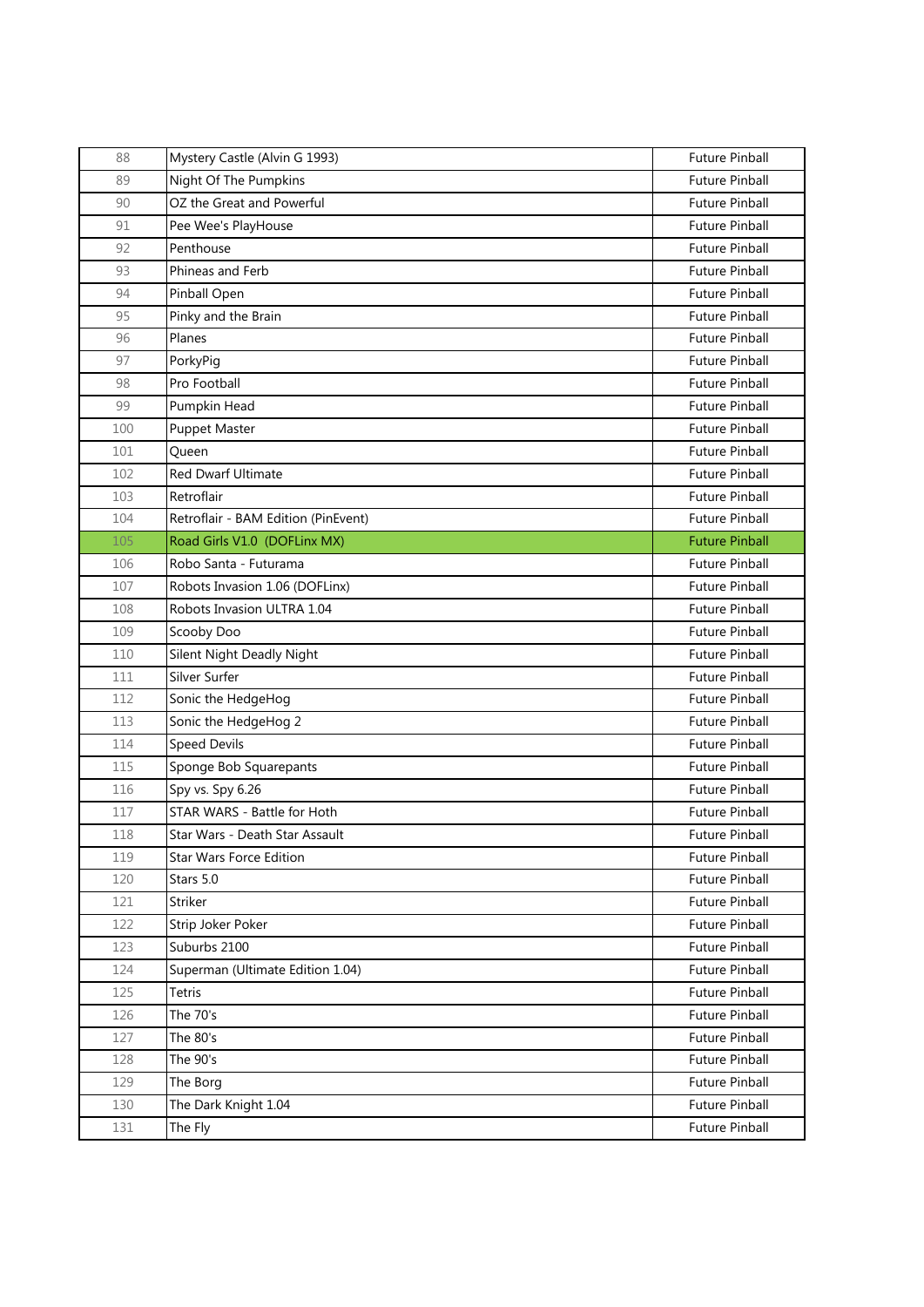| 132 | The Good Dinosaur             | <b>Future Pinball</b> |
|-----|-------------------------------|-----------------------|
| 133 | The Good the Bad and the Ugly | <b>Future Pinball</b> |
| 134 | The Goonies                   | <b>Future Pinball</b> |
| 135 | The Grand Illusion            | <b>Future Pinball</b> |
| 136 | The Legend of Zelda           | <b>Future Pinball</b> |
| 137 | The Legendary Warrior         | <b>Future Pinball</b> |
| 138 | The Matrix                    | <b>Future Pinball</b> |
| 139 | The Walking Dead S3           | <b>Future Pinball</b> |
| 140 | The Wall                      | <b>Future Pinball</b> |
| 141 | Thundercats                   | <b>Future Pinball</b> |
| 142 | Tigger                        | <b>Future Pinball</b> |
| 143 | <b>Tiny Toons</b>             | <b>Future Pinball</b> |
| 144 | <b>Tomb Raider</b>            | <b>Future Pinball</b> |
| 145 | Tombstone Pinball             | <b>Future Pinball</b> |
| 146 | Tomorrowland                  | <b>Future Pinball</b> |
| 147 | <b>Toy Story</b>              | <b>Future Pinball</b> |
| 148 | Trapped in Wonderland         | <b>Future Pinball</b> |
| 149 | <b>Trick Or Treat</b>         | <b>Future Pinball</b> |
| 150 | Tweety                        | <b>Future Pinball</b> |
| 151 | Ultimate Spiderman            | <b>Future Pinball</b> |
| 152 | Ultimate Spidey 2099          | <b>Future Pinball</b> |
| 153 | Underdog                      | <b>Future Pinball</b> |
| 154 | <b>Wallace and Gromit</b>     | <b>Future Pinball</b> |
| 155 | War of the Worlds 1.03 ZED    | <b>Future Pinball</b> |
| 156 | Wild West                     | <b>Future Pinball</b> |
| 157 | Willow                        | <b>Future Pinball</b> |
| 158 | Wings                         | <b>Future Pinball</b> |
| 159 | Wizards and Warlocks          | Future Pinball        |
| 160 | Wonder Woman                  | <b>Future Pinball</b> |
| 161 | Yoda                          | <b>Future Pinball</b> |
| 162 | Zombies Ate My Neighbors      | <b>Future Pinball</b> |
| 163 | Zooropa                       | Future Pinball        |
| 164 | FX2 Biolab                    | Pinball FX2           |
| 165 | FX2 Earth Defense             | Pinball FX2           |
| 166 | FX2 El Dorado                 | Pinball FX2           |
| 167 | FX2 Excalibur                 | Pinball FX2           |
| 168 | FX2 Football                  | Pinball FX2           |
| 169 | FX2 Football - Arsenal        | Pinball FX2           |
| 170 | FX2 Football - Barcelona      | Pinball FX2           |
| 171 | FX2 Football - Juventus       | Pinball FX2           |
| 172 | FX2 Football - Liverpool      | Pinball FX2           |
| 173 | FX2 Football - Milan          | Pinball FX2           |
| 174 | FX2 Football - RealMadrid     | Pinball FX2           |
| 175 | FX2 Football - Roma           | Pinball FX2           |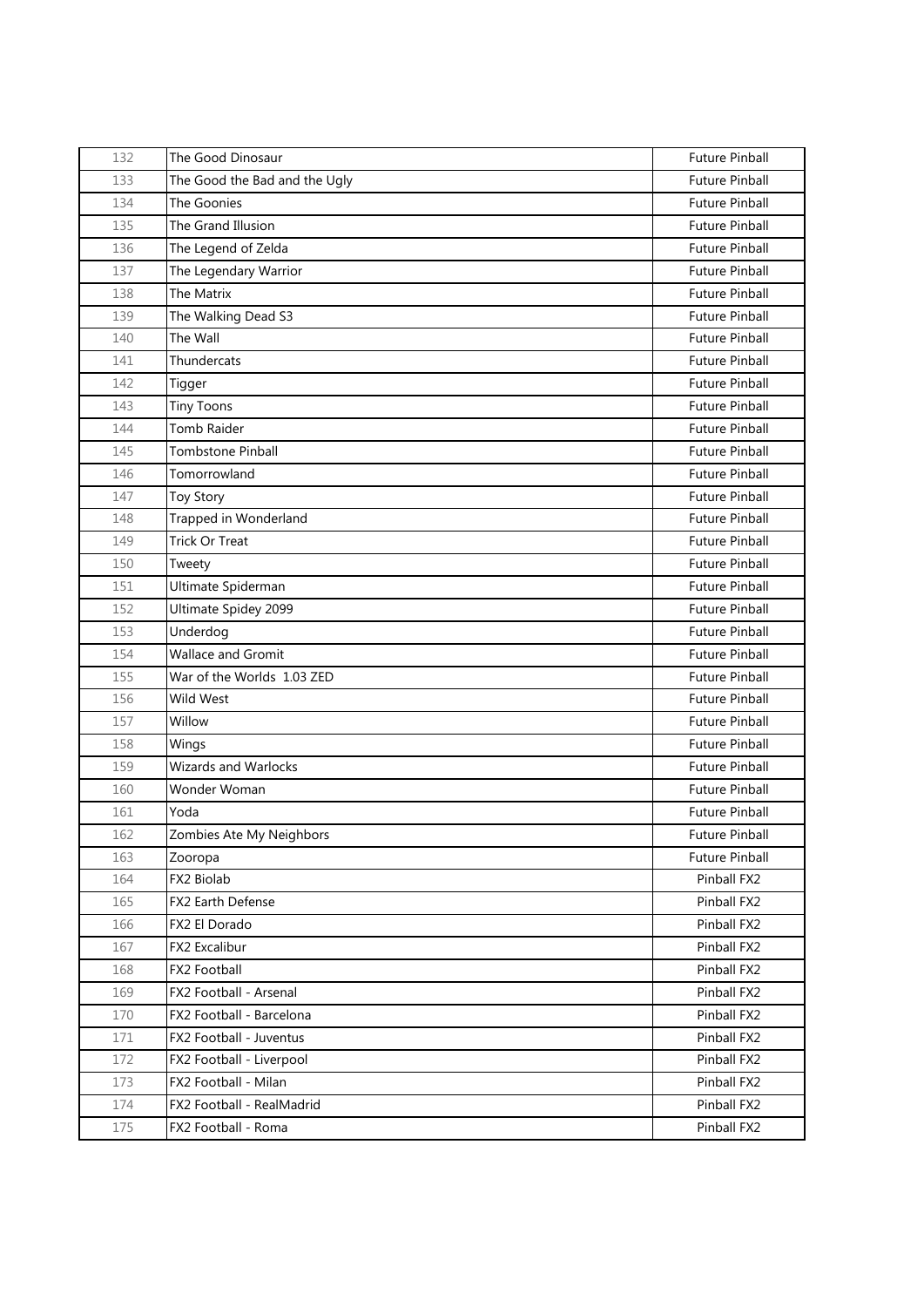| 176 | FX2 Mars                                     | Pinball FX2           |
|-----|----------------------------------------------|-----------------------|
| 177 | FX2 Marvel-Blade                             | Pinball FX2           |
| 178 | FX2 Marvel-Captain America                   | Pinball FX2           |
| 179 | FX2 Marvel-Civil War                         | Pinball FX2           |
| 180 | FX2 Marvel-Doctor Strange                    | Pinball FX2           |
| 181 | FX2 Marvel-Fantastic Four                    | Pinball FX2           |
| 182 | FX2 Marvel-Fear Itself                       | Pinball FX2           |
| 183 | FX2 Marvel-Ghost Rider                       | Pinball FX2           |
| 184 | FX2 Marvel-Iron Man                          | Pinball FX2           |
| 185 | FX2 Marvel-Moon Knight                       | Pinball FX2           |
| 186 | FX2 Marvel-Spider-Man                        | Pinball FX2           |
| 187 | FX2 Marvel-The Avengers                      | Pinball FX2           |
| 188 | FX2 Marvel-The Infinity Gauntlet             | Pinball FX2           |
| 189 | FX2 Marvel-Thor                              | Pinball FX2           |
| 190 | FX2 Marvel-Wolverine                         | Pinball FX2           |
| 191 | FX2 Marvel-World War Hulk                    | Pinball FX2           |
| 192 | FX2 Marvel-X-Men                             | Pinball FX2           |
| 193 | FX2 Ms. Splosion Man                         | Pinball FX2           |
| 194 | FX2 Paranormal                               | Pinball FX2           |
| 195 | FX2 Pasha                                    | Pinball FX2           |
| 196 | FX2 Plants vs. Zombies                       | Pinball FX2           |
| 197 | FX2 Rome                                     | Pinball FX2           |
| 198 | FX2 Secrets of the Deep                      | Pinball FX2           |
| 199 | FX2 Shaman                                   | Pinball FX2           |
| 200 | <b>FX2 Sorcerers Lair</b>                    | Pinball FX2           |
| 201 | FX2 Star Wars-A New Hope                     | Pinball FX2           |
| 202 | FX2 Star Wars-Boba Fett                      | Pinball FX2           |
| 203 | FX2 Star Wars-Darth Vader                    | Pinball FX2           |
| 204 | FX2 Star Wars-Droids                         | Pinball FX2           |
| 205 | FX2 Star Wars-Han Solo                       | Pinball FX2           |
| 206 | FX2 SW-Masters of the Force                  | Pinball FX2           |
| 207 | FX2 SW-Return of the Jedi                    | Pinball FX2           |
| 208 | FX2 SW-Starfighter Assault                   | Pinball FX2           |
| 209 | FX2 SW-The Clone Wars                        | Pinball FX2           |
| 210 | FX2 SW-The Empire Strikes Back               | Pinball FX2           |
| 211 | FX2 Tesla                                    | Pinball FX2           |
| 212 | <b>FX2 V12</b>                               | Pinball FX2           |
| 213 | Adventure Land (Zen Studios 2017)            | Pinball FXPinball FX3 |
| 214 | Alien Isolation Pinball (Zen Studios 2016)   | Pinball FXPinball FX3 |
| 215 | Alien vs Predator Pinball (Zen Studios 2016) | Pinball FXPinball FX3 |
| 216 | Aliens Pinball (Zen Studios 2016)            | Pinball FXPinball FX3 |
| 217 | American Dad! Pinball (Zen Studios 2015)     | Pinball FXPinball FX3 |
| 218 | Archer Pinball (Zen Studios 2015)            | Pinball FXPinball FX3 |
| 219 | Attack from Mars (Bally 1995)                | Pinball FXPinball FX3 |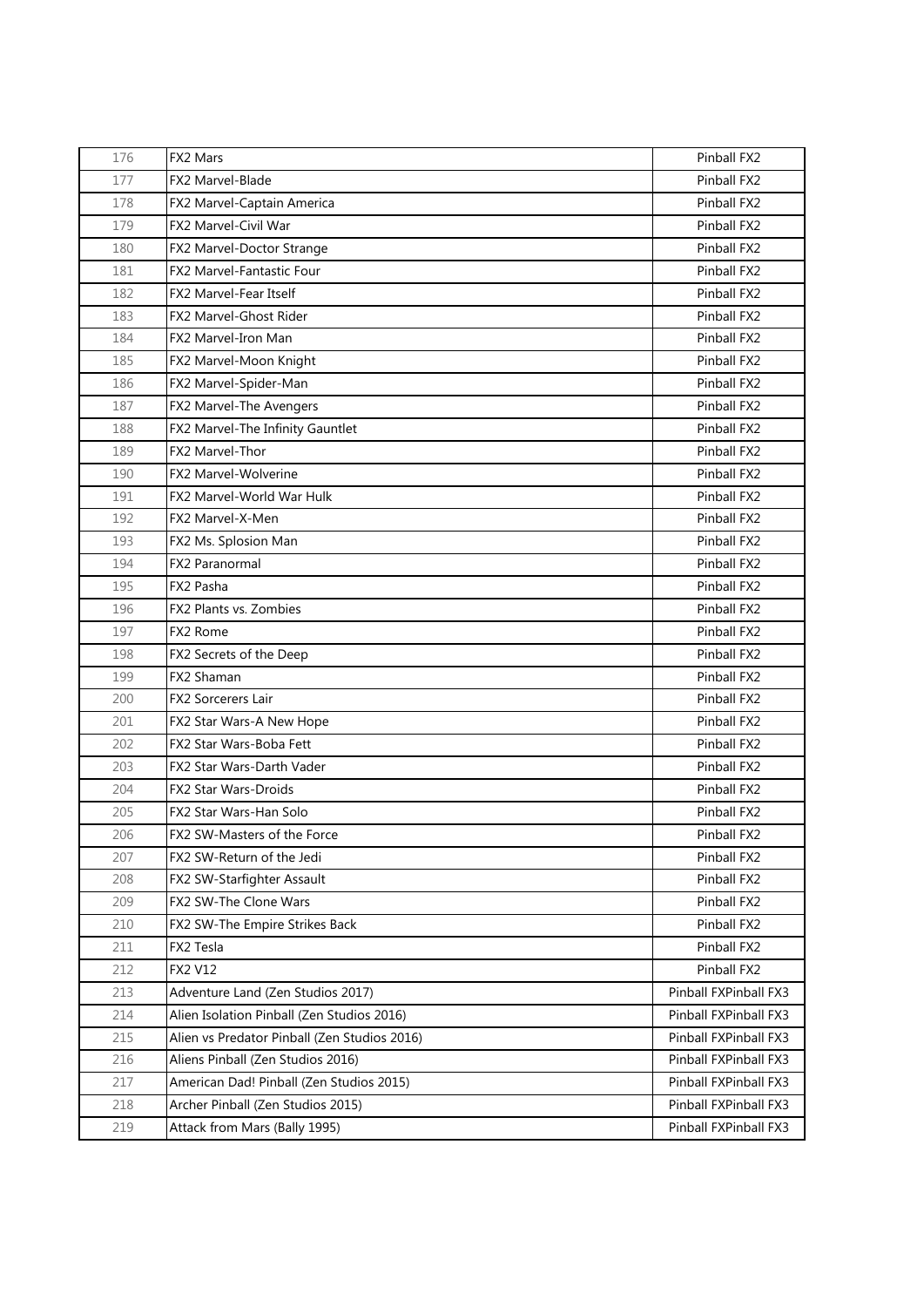| 220 | Back to the Future Pinball (Zen Studios 2017)        | Pinball FXPinball FX3 |
|-----|------------------------------------------------------|-----------------------|
| 221 | Biolab                                               | Pinball FXPinball FX3 |
| 222 | Black Rose (Bally 1992)                              | Pinball FXPinball FX3 |
| 223 | Bob's Burgers Pinball (Zen Studios 2015)             | Pinball FXPinball FX3 |
| 224 | Castle Storm (Zen Studios 2015)                      | Pinball FXPinball FX3 |
| 225 | Deadpool (Zen Studios 2014)                          | Pinball FXPinball FX3 |
| 226 | Doom Pinball (Zen Studios 2016)                      | Pinball FXPinball FX3 |
| 227 | E.T. Pinball (Zen Studios 2017)                      | Pinball FXPinball FX3 |
| 228 | Earth Defense                                        | Pinball FXPinball FX3 |
| 229 | El Dorado                                            | Pinball FXPinball FX3 |
| 230 | Epic Quest                                           | Pinball FXPinball FX3 |
| 231 | Excalibur                                            | Pinball FXPinball FX3 |
| 232 | Fallout Pinball (Zen Studios 2016)                   | Pinball FXPinball FX3 |
| 233 | Family Guy Pinball (Zen Studios 2015)                | Pinball FXPinball FX3 |
| 234 | Fish Tales (Williams 1992)                           | Pinball FXPinball FX3 |
| 235 | Guardians of the Galaxy (Zen Studios 2014)           | Pinball FXPinball FX3 |
| 236 | Jaws Pinball (Zen Studios 2017)                      | Pinball FXPinball FX3 |
| 237 | Junk Yard (Williams 1996)                            | Pinball FXPinball FX3 |
| 238 | Jurassic Park Pinball (Zen Studios 2018)             | Pinball FXPinball FX3 |
| 239 | Jurassic Park Pinball Mayhem (Zen Studios 2018)      | Pinball FXPinball FX3 |
| 240 | Jurassic World Pinball (Zen Studios 2018)            | Pinball FXPinball FX3 |
| 241 | Mars                                                 | Pinball FXPinball FX3 |
| 242 | Marvel-Blade                                         | Pinball FXPinball FX3 |
| 243 | Marvel-Captain America                               | Pinball FXPinball FX3 |
| 244 | Marvel-Civil War                                     | Pinball FXPinball FX3 |
| 245 | Marvel-Doctor Strange                                | Pinball FXPinball FX3 |
| 246 | Marvel-Fantastic Four                                | Pinball FXPinball FX3 |
| 247 | Marvel-Fear Itself                                   | Pinball FXPinball FX3 |
| 248 | Marvel-Ghost Rider                                   | Pinball FXPinball FX3 |
| 249 | Marvel-Iron Man                                      | Pinball FXPinball FX3 |
| 250 | Marvel-Moon Knight                                   | Pinball FXPinball FX3 |
| 251 | Marvel's Ant-Man (Zen Studios 2015)                  | Pinball FXPinball FX3 |
| 252 | Marvel's Avengers Age of Ultron (Zen Studios 2015)   | Pinball FXPinball FX3 |
| 253 | Marvel's Women of Power A-Force (Zen Studios 2016)   | Pinball FXPinball FX3 |
| 254 | Marvel's Women of Power Champions (Zen Studios 2016) | Pinball FXPinball FX3 |
| 255 | Marvel-Spider-Man                                    | Pinball FXPinball FX3 |
| 256 | Marvel-The Avengers                                  | Pinball FXPinball FX3 |
| 257 | Marvel-The Infinity Gauntlet                         | Pinball FXPinball FX3 |
| 258 | Marvel-Thor                                          | Pinball FXPinball FX3 |
| 259 | Marvel-Wolverine                                     | Pinball FXPinball FX3 |
| 260 | Marvel-World War Hulk                                | Pinball FXPinball FX3 |
| 261 | Marvel-X-Men                                         | Pinball FXPinball FX3 |
| 262 | Medieval Madness (Williams 1997)                     | Pinball FXPinball FX3 |
| 263 | Paranormal                                           | Pinball FXPinball FX3 |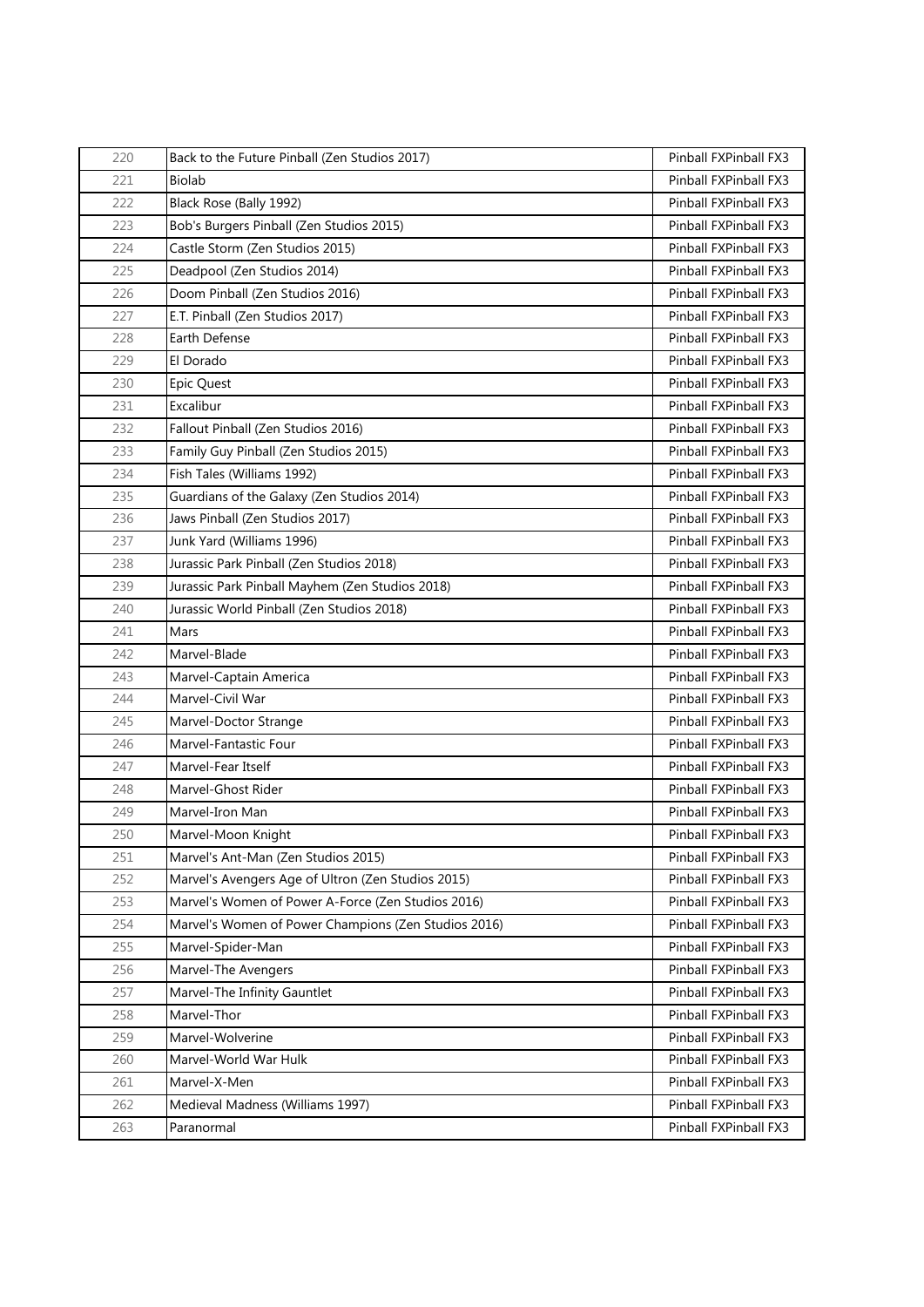| 264 | Pasha                                                           | Pinball FXPinball FX3 |
|-----|-----------------------------------------------------------------|-----------------------|
| 265 | Portal (Zen Studios 2015)                                       | Pinball FXPinball FX3 |
| 266 | Red & Ted's Road Show (Williams 1994)                           | Pinball FXPinball FX3 |
| 267 | Rome                                                            | Pinball FXPinball FX3 |
| 268 | Safe Cracker (Bally 1996)                                       | Pinball FXPinball FX3 |
| 269 | Secrets of the Deep                                             | Pinball FXPinball FX3 |
| 270 | Shaman                                                          | Pinball FXPinball FX3 |
| 271 | Son of Zeus (Zen Studios 2017)                                  | Pinball FXPinball FX3 |
| 272 | Sorcerers Lair                                                  | Pinball FXPinball FX3 |
| 273 | Star Wars Pinball - Ahch-To Island (Zen Studios 2018)           | Pinball FXPinball FX3 |
| 274 | Star Wars Pinball - Battle of Mimban War (Zen Studios 2018)     | Pinball FXPinball FX3 |
| 275 | Star Wars Pinball - Calrissian Chronicles (Zen Studios 2018)    | Pinball FXPinball FX3 |
| 276 | Star Wars Pinball - Might of the First Order (Zen Studios 2016) | Pinball FXPinball FX3 |
| 277 | Star Wars Pinball - Rebels (Zen Studios 2015)                   | Pinball FXPinball FX3 |
| 278 | Star Wars Pinball - Rogue One (Zen Studios 2017)                | Pinball FXPinball FX3 |
| 279 | Star Wars Pinball - Solo (Zen Studios 2018)                     | Pinball FXPinball FX3 |
| 280 | Star Wars Pinball - The Last Jedi (Zen Studios 2018)            | Pinball FXPinball FX3 |
| 281 | Star Wars Pinball - VII The Force Awakens (Zen Studios 2016)    | Pinball FXPinball FX3 |
| 282 | Star Wars-A New Hope                                            | Pinball FXPinball FX3 |
| 283 | Star Wars-Boba Fett                                             | Pinball FXPinball FX3 |
| 284 | Star Wars-Darth Vader                                           | Pinball FXPinball FX3 |
| 285 | Star Wars-Droids                                                | Pinball FXPinball FX3 |
| 286 | Star Wars-Han Solo                                              | Pinball FXPinball FX3 |
| 287 | SW-Masters of the Force                                         | Pinball FXPinball FX3 |
| 288 | SW-Return of the Jedi                                           | Pinball FXPinball FX3 |
| 289 | SW-Starfighter Assault                                          | Pinball FXPinball FX3 |
| 290 | SW-The Clone Wars                                               | Pinball FXPinball FX3 |
| 291 | SW-The Empire Strikes Back                                      | Pinball FXPinball FX3 |
| 292 | Tesla                                                           | Pinball FXPinball FX3 |
| 293 | The Champion Pub (Bally 1998)                                   | Pinball FXPinball FX3 |
| 294 | The Elder Scrolls V Skyrim Pinball (Zen Studios 2016)           | Pinball FXPinball FX3 |
| 295 | The Getaway High Speed II (Williams 1992)                       | Pinball FXPinball FX3 |
| 296 | The Party Zone (Bally 1991)                                     | Pinball FXPinball FX3 |
| 297 | The Walking Dead (Zen Studios 2014)                             | Pinball FXPinball FX3 |
| 298 | Theatre Of Magic (Bally 1995)                                   | Pinball FXPinball FX3 |
| 299 | V12                                                             | Pinball FXPinball FX3 |
| 300 | Venom (Zen Studios 2014)                                        | Pinball FXPinball FX3 |
| 301 | White Water (Williams 1993)                                     | Pinball FXPinball FX3 |
| 302 | Wild West Rampage (Zen Studios 2015)                            | Pinball FXPinball FX3 |
| 303 | ACDC Pro (Stern 2012)                                           | Visual Pinball 9      |
| 304 | Addams Family Golden (Williams 1994)                            | Visual Pinball 9      |
| 305 | Banzai Run (1988)                                               | Visual Pinball 9      |
| 306 | Batman Dark Knight (Stern 2008)                                 | Visual Pinball 9      |
| 307 | BMX (1982)                                                      | Visual Pinball 9      |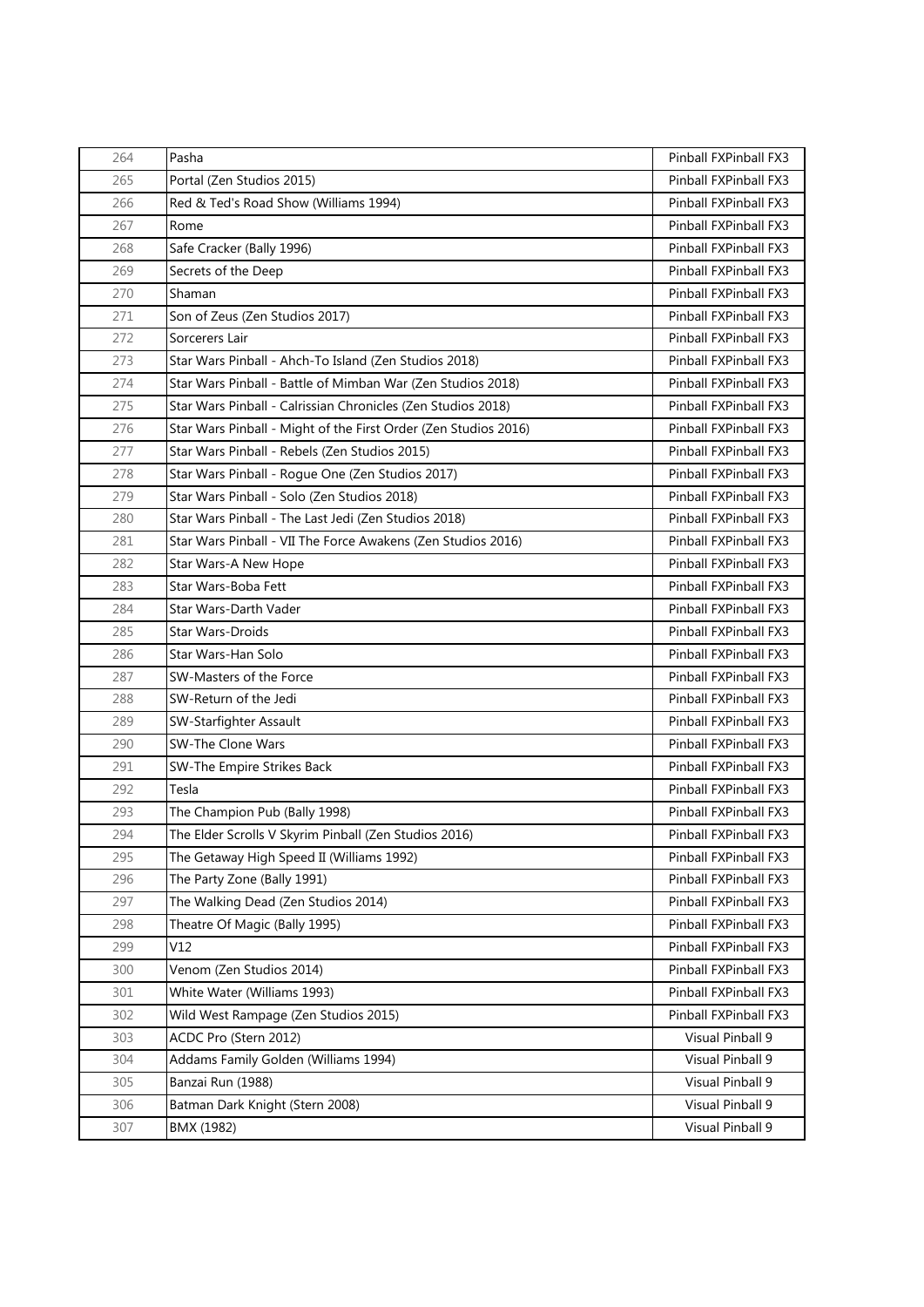| 308 | Bram Stokers Dracula (Williams 1993)      | Visual Pinball 9        |
|-----|-------------------------------------------|-------------------------|
| 309 | Brave Team (1985)                         | Visual Pinball 9        |
| 310 | Break (1986)                              | Visual Pinball 9        |
| 311 | Bullseye (1986)                           | Visual Pinball 9        |
| 312 | Captain Hook (1985)                       | Visual Pinball 9        |
| 313 | Clown (1985)                              | Visual Pinball 9        |
| 314 | Corvette (Bally 1994)                     | Visual Pinball 9        |
| 315 | Dark Rider (1984)                         | Visual Pinball 9        |
| 316 | Devil King (1987)                         | Visual Pinball 9        |
| 317 | Disco Fever (1978)                        | <b>Visual Pinball 9</b> |
| 318 | Dragon Fist (1982)                        | Visual Pinball 9        |
| 319 | Escape (1987)                             | Visual Pinball 9        |
| 320 | Evil Fight (1980)                         | Visual Pinball 9        |
| 321 | F14 Tomcat (Williams 1987)                | Visual Pinball 9        |
| 322 | Fire Mountain (1980)                      | Visual Pinball 9        |
| 323 | Flash3179 (1992)                          | Visual Pinball 9        |
| 324 | Fly High (1985)                           | Visual Pinball 9        |
| 325 | Frankenstein (1995)                       | Visual Pinball 9        |
| 326 | Furie (1981)                              | Visual Pinball 9        |
| 327 | Future Queen (1987)                       | Visual Pinball 9        |
| 328 | Gamatron (1986)                           | Visual Pinball 9        |
| 329 | Games, The (1983)                         | Visual Pinball 9        |
| 330 | Global Warfare (1981)                     | Visual Pinball 9        |
| 331 | Halley Comet (1986)                       | Visual Pinball 9        |
| 332 | Howzat (1980)                             | Visual Pinball 9        |
| 333 | Kings of steel (1984)                     | Visual Pinball 9        |
| 334 | La Retata (1992)                          | Visual Pinball 9        |
| 335 | Lap by Lap (1986)                         | <b>Visual Pinball 9</b> |
| 336 | L'Hexagone (1986)                         | <b>Visual Pinball 9</b> |
| 337 | Lights Camera Action (1989)               | Visual Pinball 9        |
| 338 | Magic Eight Ball (Geiger 1977)            | Visual Pinball 9        |
| 339 | Medieval Madness · CLOUDY CASTLE (1997)   | Visual Pinball 9        |
| 340 | Metal Man (Inder 1992)                    | Visual Pinball 9        |
| 341 | Motordome (Bally 1986)                    | Visual Pinball 9        |
| 342 | Movie Masters (IDI 1978)                  | Visual Pinball 9        |
| 343 | Mystic Star (Zaccaria 1986)               | Visual Pinball 9        |
| 344 | New Stars Phoenix (Zaccaria 1987)         | Visual Pinball 9        |
| 345 | Nugent (Stern 1978)                       | Visual Pinball 9        |
| 346 | Petaco (Juegos Populares 1984)            | Visual Pinball 9        |
| 347 | Petaco 2 (Juegos Populares 1985)          | Visual Pinball 9        |
| 348 | Pinball Champ (Zaccaria 1982)             | Visual Pinball 9        |
| 349 | Pinball Lizard (Gameplan 1980)            | Visual Pinball 9        |
| 350 | Pistol Poker (Alvin G. 1993)              | Visual Pinball 9        |
| 351 | Playboy 35th Anniversary (Data East 1989) | Visual Pinball 9        |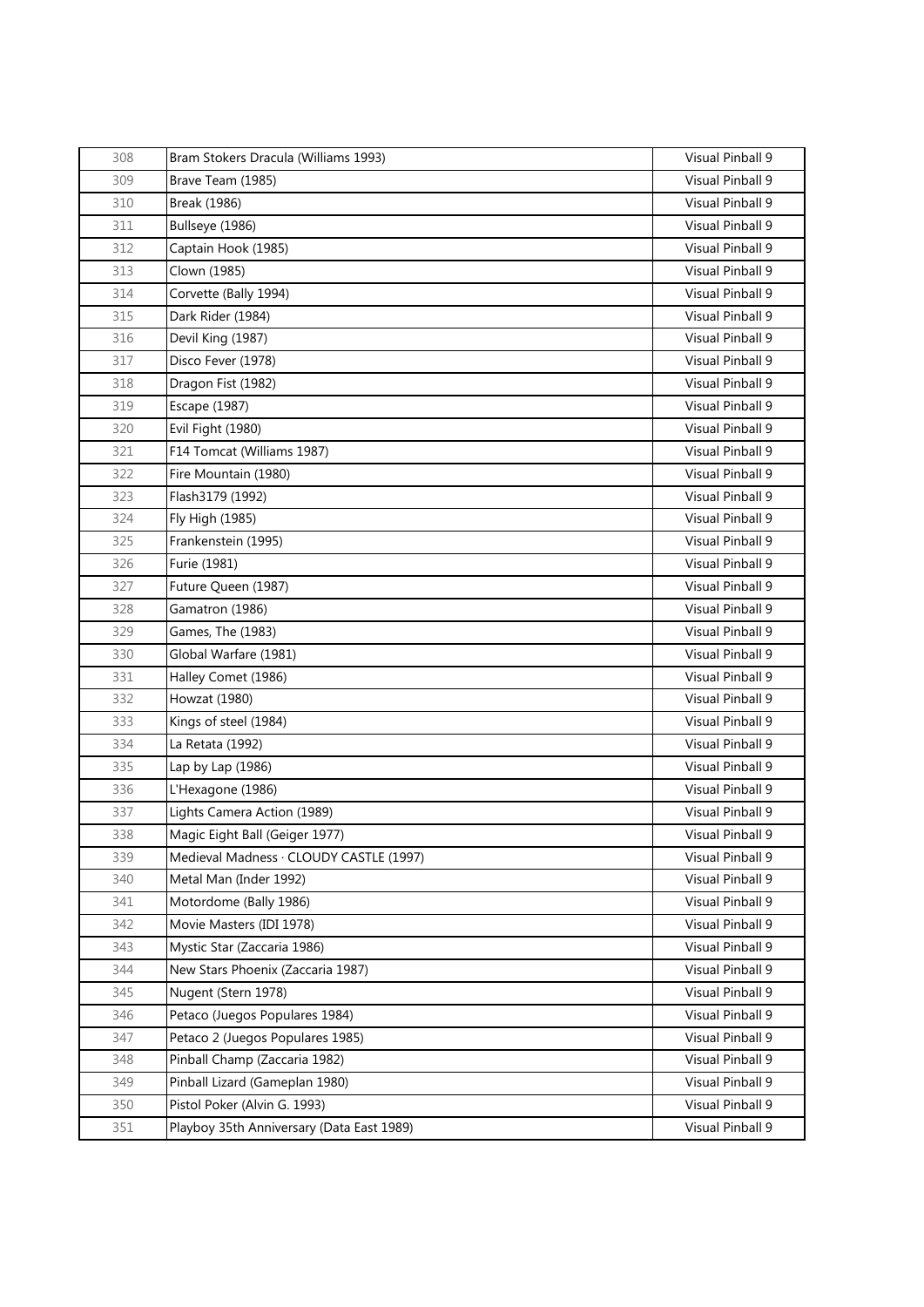| 352 | Police Force (Williams 1989)                                  | Visual Pinball 9        |
|-----|---------------------------------------------------------------|-------------------------|
| 353 | Rock 2500 (Playmatic 1985)                                    | Visual Pinball 9        |
| 354 | Rocky (Gottlieb 1982)                                         | Visual Pinball 9        |
| 355 | Royal Flush (Gottlieb 1976)                                   | Visual Pinball 9        |
| 356 | Royal Flush Deluxe (Gottlieb 1983)                            | Visual Pinball 9        |
| 357 | Royal Flush Supreme (Gottlieb 1983)                           | Visual Pinball 9        |
| 358 | Rugby (Other 2013)                                            | Visual Pinball 9        |
| 359 | RUSH (Other 2112)                                             | Visual Pinball 9        |
| 360 | Ryans Pumpkin Carving (Other 2014)                            | Visual Pinball 9        |
| 361 | Saturn 2 (Bell 1985)                                          | Visual Pinball 9        |
| 362 | Scooby Doo (Other 2012)                                       | Visual Pinball 9        |
| 363 | Scramble (Tecnoplay 1987)                                     | Visual Pinball 9        |
| 364 | Screech (Inder 1978)                                          | Visual Pinball 9        |
| 365 | Shark - Hankin (Hankin 1980)                                  | Visual Pinball 9        |
| 366 | Sharkey's Shootout (Stern 2000)                               | Visual Pinball 9        |
| 367 | Shooting The Rapids (Zaccaria 1979)                           | Visual Pinball 9        |
| 368 | Showtime (Chicago Coin 1974)                                  | Visual Pinball 9        |
| 369 | Silver Slugger (Gottlieb 1990)                                | Visual Pinball 9        |
| 370 | Ski Jump (Zaccaria 1977)                                      | Visual Pinball 9        |
| 371 | SKRILLEX (Other 2012)                                         | Visual Pinball 9        |
| 372 | Sky Kings (Bally 1973)                                        | Visual Pinball 9        |
| 373 | SkyLine (Gottlieb 1965)                                       | Visual Pinball 9        |
| 374 | Space City (Zaccaria 1979)                                    | Visual Pinball 9        |
| 375 | Space Gambler (Playmatic 1978)                                | Visual Pinball 9        |
| 376 | Space Rider (Geiger 1980)                                     | Visual Pinball 9        |
| 377 | Space Riders (Atari 1978)                                     | Visual Pinball 9        |
| 378 | Speakeasy 4 (Bally 1982)                                      | Visual Pinball 9        |
| 379 | Special Force (Bally 1986)                                    | Visual Pinball 9        |
| 380 | Spitfire (Williams 1954)                                      | <b>Visual Pinball 9</b> |
| 381 | Split Second (Stern 1981)                                     | Visual Pinball 9        |
| 382 | Spooky (Zaccaria 1987)                                        | <b>Visual Pinball 9</b> |
| 383 | Star Pool (Williams 1974)                                     | Visual Pinball 9        |
| 384 | Stellar Wars (Williams 1979)                                  | Visual Pinball 9        |
| 385 | Strike (Zaccaria 1978)                                        | Visual Pinball 9        |
| 386 | Strikemaster Shuffle Alley Bowler (Williams 1991)             | Visual Pinball 9        |
| 387 | Super Bowl (Bell Games 1984)                                  | Visual Pinball 9        |
| 388 | Super Orbit (Gottlieb 1983)                                   | Visual Pinball 9        |
| 389 | Supergirl (Other 2010)                                        | Visual Pinball 9        |
| 390 | Superman vs Ali (Stern 1980)                                  | Visual Pinball 9        |
| 391 | Terminator - Killing Machine                                  | Visual Pinball 9        |
| 392 | Terminator 2 - Judgement Day - Chrome Edition (Williams 1991) | Visual Pinball 9        |
| 393 | Terminator 2 - Judgement Day (Williams 1991)                  | Visual Pinball 9        |
| 394 | The Beatles (Williams 1967)                                   | Visual Pinball 9        |
| 395 | The World Of Hanna Barbera                                    | Visual Pinball 9        |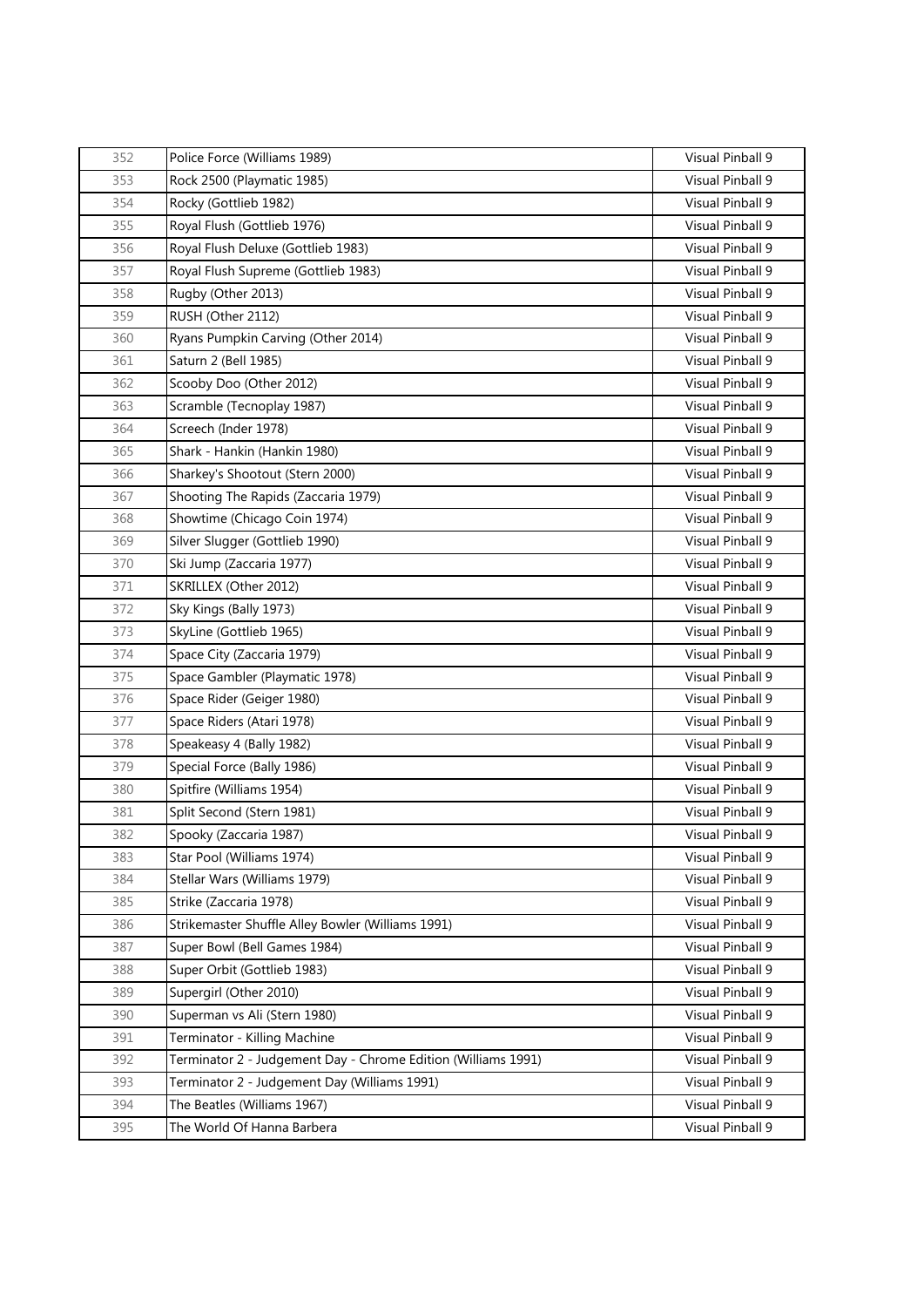| 396 | Thunderball (Williams 1982)                          | Visual Pinball 9        |
|-----|------------------------------------------------------|-------------------------|
| 397 | Thunderbolt (Allied Leisure 1977)                    | Visual Pinball 9        |
| 398 | Transformers (Stern 2011)                            | Visual Pinball 9        |
| 399 | Trigon (Other 2005)                                  | Visual Pinball 9        |
| 400 | Twilight (Other 2012)                                | Visual Pinball 9        |
| 401 | Zankor (Zaccaria 1986)                               | Visual Pinball 9        |
| 402 | Zeke's Peak (Taito 1984)                             | Visual Pinball 9        |
| 403 | 007 Goldeneye (1996)                                 | <b>Visual Pinball X</b> |
| 404 | 12 Days Christmas                                    | Visual Pinball X        |
| 405 | $1-2-3(1973)$                                        | <b>Visual Pinball X</b> |
| 406 | 2 in 1 (1964)                                        | <b>Visual Pinball X</b> |
| 407 | 2001 (1971)                                          | Visual Pinball X        |
| 408 | 24 (2009)                                            | <b>Visual Pinball X</b> |
| 409 | 300 (1975)                                           | <b>Visual Pinball X</b> |
| 410 | 4 Square (1971)                                      | <b>Visual Pinball X</b> |
| 411 | 4 Queens (1970)                                      | <b>Visual Pinball X</b> |
| 412 | 4 Roses (1962)                                       | <b>Visual Pinball X</b> |
| 413 | 4X4 (1983)                                           | <b>Visual Pinball X</b> |
| 414 | 8 Ball (1966)                                        | <b>Visual Pinball X</b> |
| 415 | A Real American Hero (2017)                          | <b>Visual Pinball X</b> |
| 416 | Aaron Spinlling (1992)                               | <b>Visual Pinball X</b> |
| 417 | abba                                                 | <b>Visual Pinball X</b> |
| 418 | Abra Ca Dabra (1975)                                 | Visual Pinball X        |
| 419 | Accept (1986)                                        | Visual Pinball X        |
| 420 | ACDC (2012) · Premium Edition                        | <b>Visual Pinball X</b> |
| 421 | ACDC (2012) · Pro Edition                            | <b>Visual Pinball X</b> |
| 422 | ACDC (2012) · Pro Vault                              | <b>Visual Pinball X</b> |
| 423 | ACDC (2012) Back In Black                            | <b>Visual Pinball X</b> |
| 424 | ACDC (2012) Let There Be Rock                        | <b>Visual Pinball X</b> |
| 425 | <b>ACDC</b> (2012) Luci                              | <b>Visual Pinball X</b> |
| 426 | ACDC (2012) PWR Up Edition                           | <b>Visual Pinball X</b> |
| 427 | <b>ACDC (JP 2012)</b>                                | <b>Visual Pinball X</b> |
| 428 | Ace of Speed (2019)                                  | Visual Pinball X        |
| 429 | Aces High (1965)                                     | Visual Pinball X        |
| 430 | Addams Family, The                                   | <b>Visual Pinball X</b> |
| 431 | Adventures of Rocky and Bullwinkle and Fiends (1993) | Visual Pinball X        |
| 432 | Aerosmith (2019)                                     | Visual Pinball X        |
| 433 | Agents 777 (1984)                                    | Visual Pinball X        |
| 434 | Air Aces (1975)                                      | Visual Pinball X        |
| 435 | Airborne (1996)                                      | Visual Pinball X        |
| 436 | Airborne Avenger (1977)                              | Visual Pinball X        |
| 437 | Airport (1969)                                       | <b>Visual Pinball X</b> |
| 438 | Airwolf (1984)                                       | Visual Pinball X        |
| 439 | Aladdin's Castle (1976)                              | Visual Pinball X        |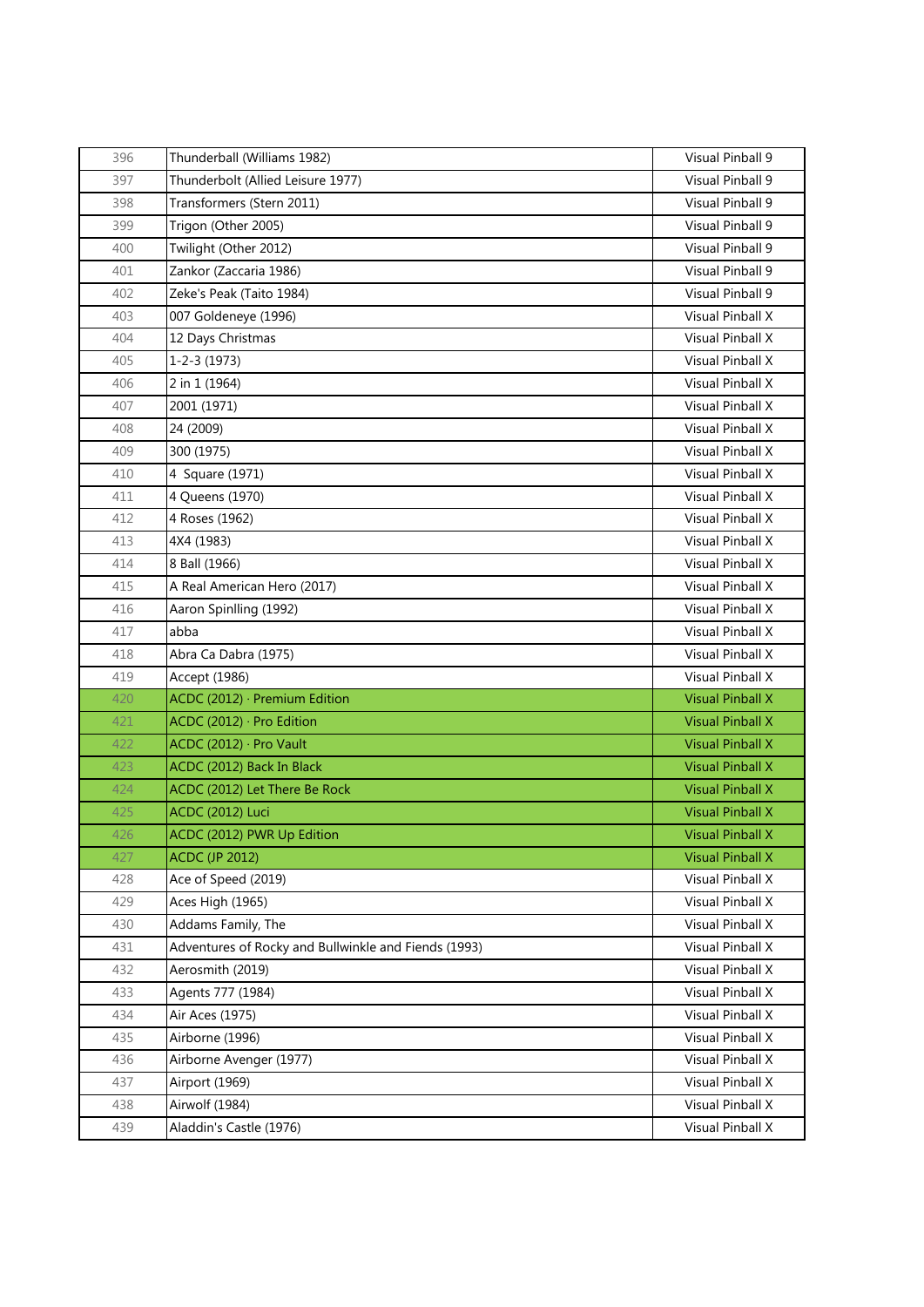| 440 | Alfred Hitchcock's Psycho (TBA 2019)         | Visual Pinball X        |
|-----|----------------------------------------------|-------------------------|
| 441 | Algar (1980)                                 | <b>Visual Pinball X</b> |
| 442 | Ali (1980)                                   | <b>Visual Pinball X</b> |
| 443 | Alien Poker (1980)                           | <b>Visual Pinball X</b> |
| 444 | Alien Poker Multiball                        | <b>Visual Pinball X</b> |
| 445 | Alien Star (1984)                            | <b>Visual Pinball X</b> |
| 446 | Alien Trilogy (TBA 2019)                     | <b>Visual Pinball X</b> |
| 447 | Aliens (1979)                                | <b>Visual Pinball X</b> |
| 448 | AliensFromOuterSpace                         | Visual Pinball X        |
| 449 | Alive! (1978)                                | <b>Visual Pinball X</b> |
| 450 | Alle Neune (1969)                            | <b>Visual Pinball X</b> |
| 451 | Alley Cats (1985)                            | <b>Visual Pinball X</b> |
| 452 | Al's Garage Band Goes On A World Tour (1992) | <b>Visual Pinball X</b> |
| 453 | Amazing Spider-man (1980)                    | Visual Pinball X        |
| 454 | Amazing Spider-man (1980) Sound MOD          | <b>Visual Pinball X</b> |
| 455 | Amazon Hunt (1983)                           | <b>Visual Pinball X</b> |
| 456 | America 1492 (1986)                          | <b>Visual Pinball X</b> |
| 457 | America's Most Haunted (2014)                | <b>Visual Pinball X</b> |
| 458 | Amigo (1974)                                 | <b>Visual Pinball X</b> |
| 459 | Andromeda (1985)                             | <b>Visual Pinball X</b> |
| 460 | Animal (Hursty Skin)                         | Visual Pinball X        |
| 461 | Annabelle (Davor 2020)                       | <b>Visual Pinball X</b> |
| 462 | Apache! (1978)                               | Visual Pinball X        |
| 463 | Apollo 13 (1995)                             | <b>Visual Pinball X</b> |
| 464 | Aqualand (1986)                              | <b>Visual Pinball X</b> |
| 465 | Aquarius (1970)                              | <b>Visual Pinball X</b> |
| 466 | Arena (1987)                                 | <b>Visual Pinball X</b> |
| 467 | Argosy (1977)                                | Visual Pinball X        |
| 468 | Arizona (1977)                               | Visual Pinball X        |
| 469 | Aspen (1979)                                 | <b>Visual Pinball X</b> |
| 470 | Asteroid Annie (1980)                        | Visual Pinball X        |
| 471 | Astro (1971)                                 | Visual Pinball X        |
| 472 | Atlantis (1976)                              | <b>Visual Pinball X</b> |
| 473 | Atlantis (1989)                              | Visual Pinball X        |
| 474 | Atleta (1991)                                | <b>Visual Pinball X</b> |
| 475 | Attack from Mars (1995)                      | Visual Pinball X        |
| 476 | Attila The Hun (1984)                        | Visual Pinball X        |
| 477 | Austin Powers (2001)                         | Visual Pinball X        |
| 478 | Avatar (2010)                                | Visual Pinball X        |
| 479 | Avengers Pro (Stern 2012)                    | Visual Pinball X        |
| 480 | Aztec (1976)                                 | Visual Pinball X        |
| 481 | Baby Pac-man (1982)                          | Visual Pinball X        |
| 482 | Back To The Future (1990)                    | Visual Pinball X        |
| 483 | Bad Cats (1989)                              | Visual Pinball X        |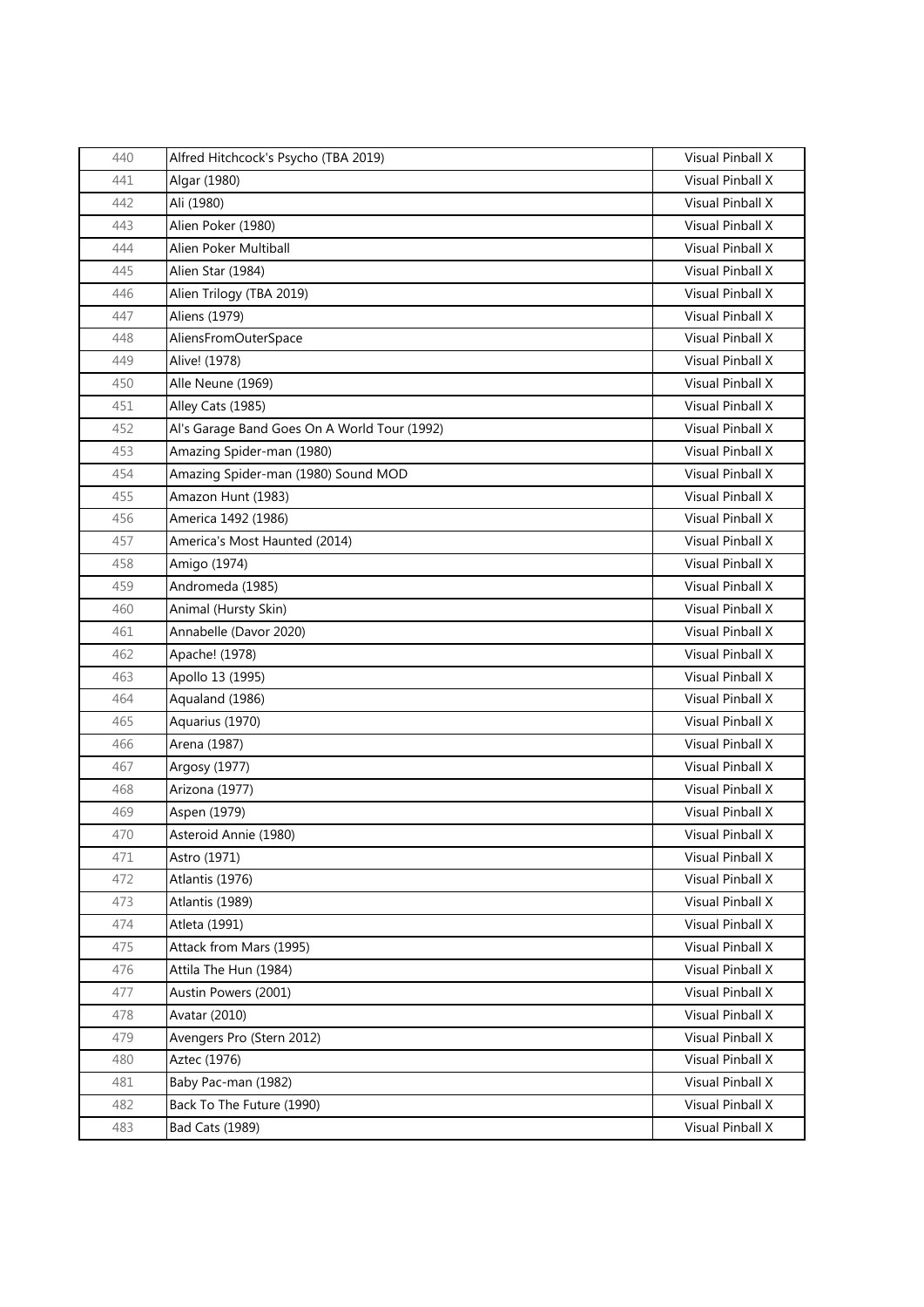| 484 | Bad Cats_VPW_v2.0                     | Visual Pinball X        |
|-----|---------------------------------------|-------------------------|
| 485 | <b>Bad Girls (1988)</b>               | <b>Visual Pinball X</b> |
| 486 | Bad Santa Pinball (2016)              | <b>Visual Pinball X</b> |
| 487 | Balls-A-Poppin (1956)                 | <b>Visual Pinball X</b> |
| 488 | Bank A Ball (1965)                    | <b>Visual Pinball X</b> |
| 489 | <b>Bank Shot (1976)</b>               | <b>Visual Pinball X</b> |
| 490 | Banzai Run MOD                        | <b>Visual Pinball X</b> |
| 491 | Barb Wire (1996)                      | <b>Visual Pinball X</b> |
| 492 | Barb Wire (1996) 1.0                  | Visual Pinball X        |
| 493 | Barbarella (1972)                     | <b>Visual Pinball X</b> |
| 494 | Barracora (1981)                      | <b>Visual Pinball X</b> |
| 495 | Baseball (1970)                       | <b>Visual Pinball X</b> |
| 496 | Basketball (1986)                     | Visual Pinball X        |
| 497 | Batman (1991)                         | Visual Pinball X        |
| 498 | Batman 66 (Original 2018)             | <b>Visual Pinball X</b> |
| 499 | Batman Dark Knight (2008)             | <b>Visual Pinball X</b> |
| 500 | Batman Dark Knight (2008)_Bigus(MOD)  | Visual Pinball X        |
| 501 | Batman Forever (1995)                 | Visual Pinball X        |
| 502 | Batman Returns (2018)                 | <b>Visual Pinball X</b> |
| 503 | BatmanTAS                             | <b>Visual Pinball X</b> |
| 504 | Batter Up (1970)                      | <b>Visual Pinball X</b> |
| 505 | Battlestar Galactica (1980)           | <b>Visual Pinball X</b> |
| 506 | Baywatch (1995)                       | Visual Pinball X        |
| 507 | Beach Bums (2018)                     | <b>Visual Pinball X</b> |
| 508 | Beat The Clock (1985)                 | Visual Pinball X        |
| 509 | Beat Time (1967)                      | <b>Visual Pinball X</b> |
| 510 | Bell Ringer (1990)                    | <b>Visual Pinball X</b> |
| 511 | Berzerk (2015)                        | <b>Visual Pinball X</b> |
| 512 | Big Bang Bar (1996)                   | Visual Pinball X        |
| 513 | Big Bang Bar (1996) MOD               | Visual Pinball X        |
| 514 | Big Bang Bar (Capcom 1996)_Bigus(MOD) | Visual Pinball X        |
| 515 | Big Brave (1974)                      | Visual Pinball X        |
| 516 | Big Buck Hunter Pro (2009)            | Visual Pinball X        |
| 517 | Big Casino (1963)                     | Visual Pinball X        |
| 518 | Big Deal (Williams 1963)              | Visual Pinball X        |
| 519 | <b>Big Game (1980)</b>                | Visual Pinball X        |
| 520 | <b>Big Guns (1987)</b>                | <b>Visual Pinball X</b> |
| 521 | Big Horse (Maresa 1975)               | Visual Pinball X        |
| 522 | Big House (1989)                      | Visual Pinball X        |
| 523 | Big Shot (1974)                       | Visual Pinball X        |
| 524 | Big Star (Williams 1972)              | Visual Pinball X        |
| 525 | Big Valley (1970)                     | Visual Pinball X        |
| 526 | Black Belt (1986)                     | Visual Pinball X        |
| 527 | Black Hole (1981)                     | Visual Pinball X        |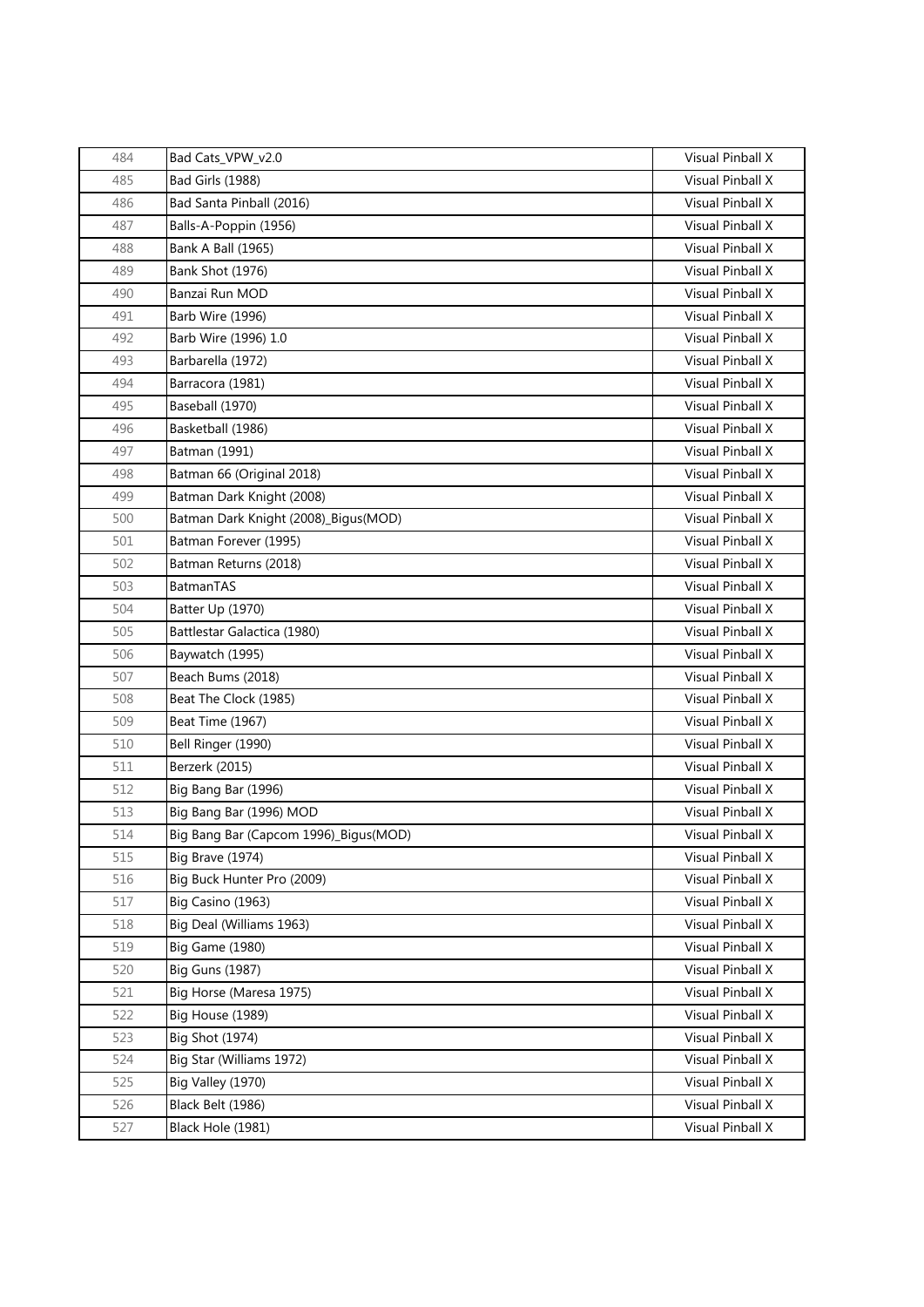| 528 | Black Jack (1976)                 | Visual Pinball X        |
|-----|-----------------------------------|-------------------------|
| 529 | Black Knight (1980)               | <b>Visual Pinball X</b> |
| 530 | Black Knight 2000 (1989)          | <b>Visual Pinball X</b> |
| 531 | Black Pyramid (1984)              | Visual Pinball X        |
| 532 | Black Rose (1992)                 | <b>Visual Pinball X</b> |
| 533 | <b>Black Sabbath 70</b>           | <b>Visual Pinball X</b> |
| 534 | Black Sheep Squadron (1979)       | <b>Visual Pinball X</b> |
| 535 | Blackout (1980)                   | <b>Visual Pinball X</b> |
| 536 | Blackwater 100 (1988)             | Visual Pinball X        |
| 537 | Blade Runner 2049 (2020)          | <b>Visual Pinball X</b> |
| 538 | Blue Chip (1976)                  | Visual Pinball X        |
| 539 | Blue Note (1979)                  | <b>Visual Pinball X</b> |
| 540 | Bobby Orr's Power Play (1977)     | Visual Pinball X        |
| 541 | Bon Voyage (Bally 1974)           | <b>Visual Pinball X</b> |
| 542 | Bone Busters (1989)               | <b>Visual Pinball X</b> |
| 543 | Boomerang (1974)                  | <b>Visual Pinball X</b> |
| 544 | Bounty Hunter (1985)              | <b>Visual Pinball X</b> |
| 545 | Bram Stoker's Dracula (1993)      | <b>Visual Pinball X</b> |
| 546 | Breakshot (1996)                  | <b>Visual Pinball X</b> |
| 547 | Bride Of Pinbot (1991)            | <b>Visual Pinball X</b> |
| 548 | Bristol Hills! (1970)             | Visual Pinball X        |
| 549 | <b>Bronco</b> (1977)              | <b>Visual Pinball X</b> |
| 550 | Bubba the Redneck Werewolf (2017) | Visual Pinball X        |
| 551 | Buccaneer (1976)                  | Visual Pinball X        |
| 552 | Buck Rogers (1980)                | <b>Visual Pinball X</b> |
| 553 | Buckaroo (1963)                   | Visual Pinball X        |
| 554 | Bugs Bunny's Birthday Ball (1990) | <b>Visual Pinball X</b> |
| 555 | <b>Bumper (1977)</b>              | <b>Visual Pinball X</b> |
| 556 | Bumper Pool (1969)                | <b>Visual Pinball X</b> |
| 557 | <b>Bushido</b> (1993)             | <b>Visual Pinball X</b> |
| 558 | Cabaret (1968)                    | Visual Pinball X        |
| 559 | Cactus Canyon (1998)              | Visual Pinball X        |
| 560 | Cactus Jacks (1991)               | Visual Pinball X        |
| 561 | Caddie (1970)                     | Visual Pinball X        |
| 562 | Canada Dry (1976)                 | <b>Visual Pinball X</b> |
| 563 | Canasta 86 (1986)                 | Visual Pinball X        |
| 564 | Capersville (1966)                | <b>Visual Pinball X</b> |
| 565 | Capt. Card (1973)                 | Visual Pinball X        |
| 566 | Captain Fantastic (1975)          | Visual Pinball X        |
| 567 | Car Hop (1991)                    | Visual Pinball X        |
| 568 | Card Trix (1970)                  | Visual Pinball X        |
| 569 | Card Whiz (1976)                  | Visual Pinball X        |
| 570 | CARtoons (2017)                   | Visual Pinball X        |
| 571 | Catacomb (1981)                   | Visual Pinball X        |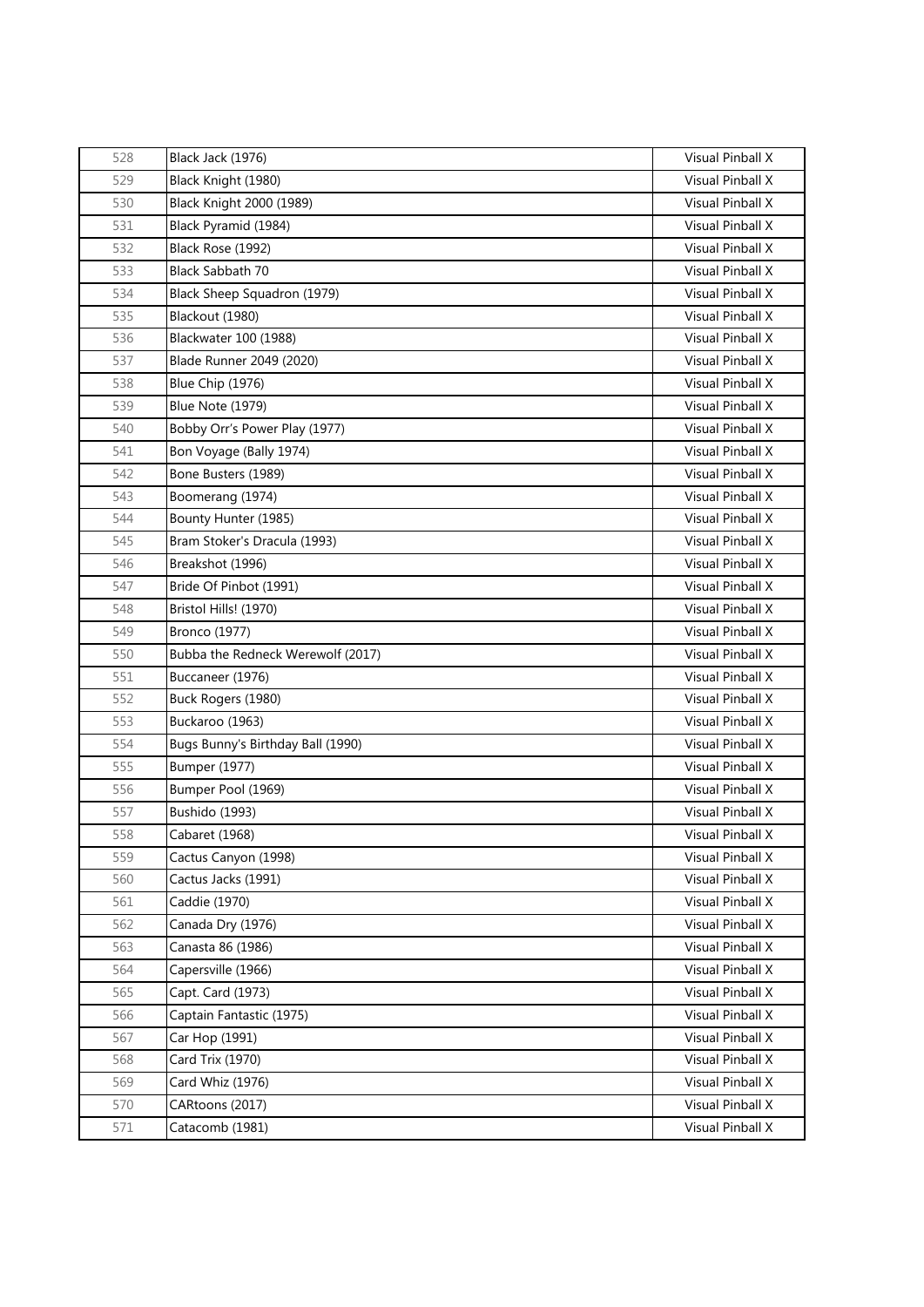| 572 | Cavaleiro Negro (1980)                | Visual Pinball X        |
|-----|---------------------------------------|-------------------------|
| 573 | Cavalier (Recel 1979)                 | <b>Visual Pinball X</b> |
| 574 | Centaur (1981)                        | <b>Visual Pinball X</b> |
| 575 | Centigrade 37 (1977)                  | Visual Pinball X        |
| 576 | Champ (1976)                          | <b>Visual Pinball X</b> |
| 577 | Champion Pub (1998)                   | <b>Visual Pinball X</b> |
| 578 | Charlie's Angels (1978)               | <b>Visual Pinball X</b> |
| 579 | Check Mate (1977)                     | <b>Visual Pinball X</b> |
| 580 | Checkpoint (1991)                     | <b>Visual Pinball X</b> |
| 581 | Cheetah (1980)                        | <b>Visual Pinball X</b> |
| 582 | Cherry Coke (TBA 2020)                | Visual Pinball X        |
| 583 | Chicago Cubs Triple Play (1985)       | <b>Visual Pinball X</b> |
| 584 | Children Of The Corn (TBA 2019)       | Visual Pinball X        |
| 585 | Childs Play (2018)                    | <b>Visual Pinball X</b> |
| 586 | Christmas Pinball (1980)              | <b>Visual Pinball X</b> |
| 587 | Chuck Berry (1977)                    | Visual Pinball X        |
| 588 | Circus (Gottlieb 1980)                | <b>Visual Pinball X</b> |
| 589 | Circus (Zaccaria 1977)                | <b>Visual Pinball X</b> |
| 590 | Cirqus Voltaire (1997)                | <b>Visual Pinball X</b> |
| 591 | City Slicker (1987)                   | <b>Visual Pinball X</b> |
| 592 | Clash, The Pro (Rhodes 2020)          | <b>Visual Pinball X</b> |
| 593 | Class of 1812 (1991)                  | <b>Visual Pinball X</b> |
| 594 | Cleopatra (1977)                      | Visual Pinball X        |
| 595 | <b>Close Encounters</b>               | <b>Visual Pinball X</b> |
| 596 | Clue (2018)                           | <b>Visual Pinball X</b> |
| 597 | Coldplay                              | Visual Pinball X        |
| 598 | College Queens (1969)                 | <b>Visual Pinball X</b> |
| 599 | Comet (1985)                          | <b>Visual Pinball X</b> |
| 600 | Conan (1983)                          | <b>Visual Pinball X</b> |
| 601 | Concorde (1976)                       | <b>Visual Pinball X</b> |
| 602 | Congo (1995)                          | Visual Pinball X        |
| 603 | Contact (1978)                        | Visual Pinball X        |
| 604 | Contest (1958)                        | Visual Pinball X        |
| 605 | Corvette (1994)                       | Visual Pinball X        |
| 606 | Cosmic Gunfight (1982)                | Visual Pinball X        |
| 607 | Cosmic Venus (1978)                   | Visual Pinball X        |
| 608 | Count-Down (1979)                     | <b>Visual Pinball X</b> |
| 609 | Counterforce (1980)                   | Visual Pinball X        |
| 610 | Cow Poke (1965)                       | Visual Pinball X        |
| 611 | Creature From The Black Lagoon (1992) | Visual Pinball X        |
| 612 | Crescendo (1970)                      | Visual Pinball X        |
| 613 | Criterium 77 (1977)                   | <b>Visual Pinball X</b> |
| 614 | Crysis (TBA 2018)                     | Visual Pinball X        |
| 615 | CSI (2008)                            | Visual Pinball X        |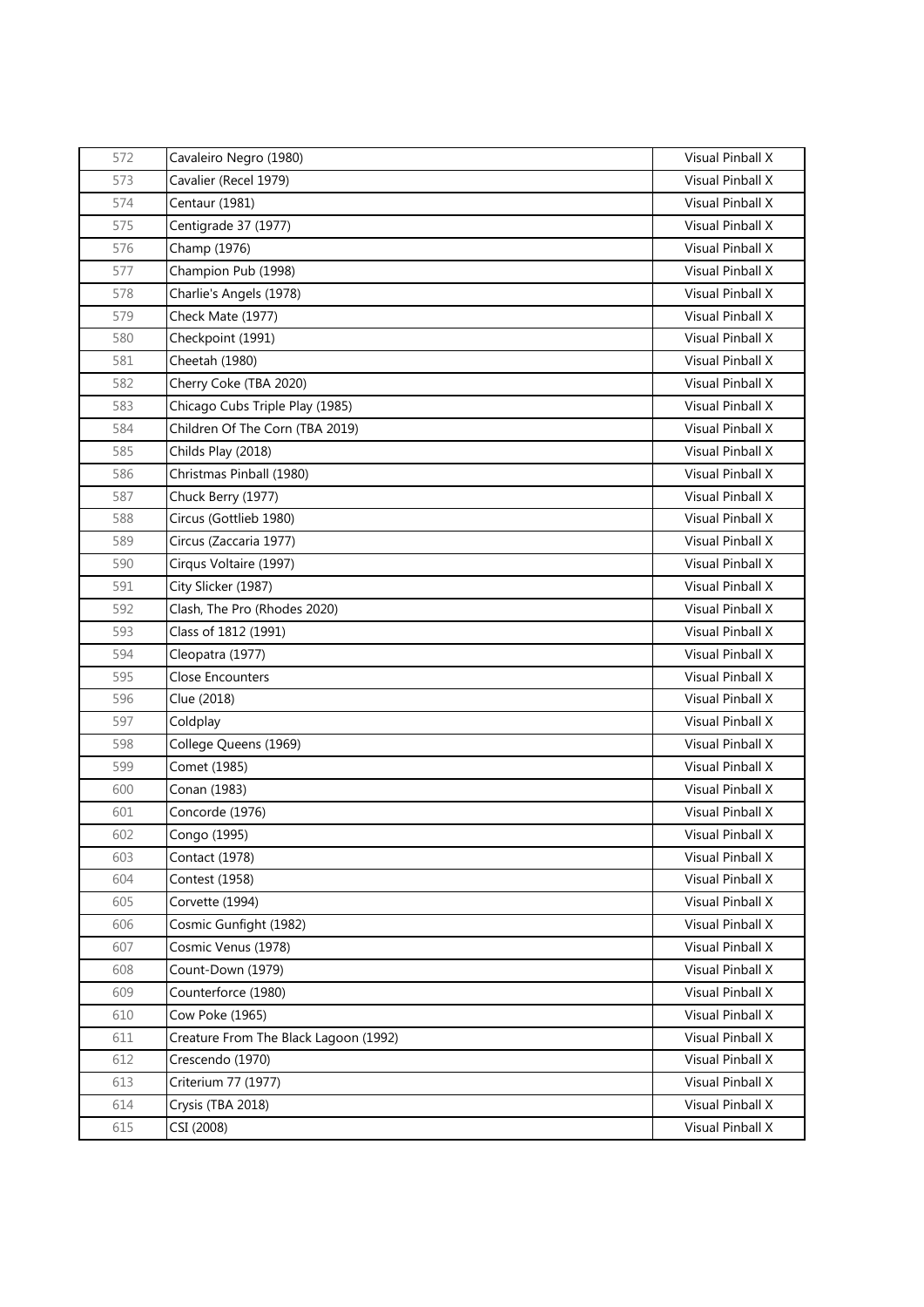| 616 | Cue ball Wizard (1992)             | Visual Pinball X        |
|-----|------------------------------------|-------------------------|
| 617 | Cuphead Pro (D. Goblett & Co 2020) | <b>Visual Pinball X</b> |
| 618 | Cybernaut (1985)                   | <b>Visual Pinball X</b> |
| 619 | Cyclone (1988)                     | Visual Pinball X        |
| 620 | Daft Punk (2017)                   | <b>Visual Pinball X</b> |
| 621 | Dale Jr (2007)                     | <b>Visual Pinball X</b> |
| 622 | Darling (1973)                     | <b>Visual Pinball X</b> |
| 623 | Deadly Weapon (1990)               | <b>Visual Pinball X</b> |
| 624 | Dealers Choice (1974)              | <b>Visual Pinball X</b> |
| 625 | Def Leppard (2012)                 | <b>Visual Pinball X</b> |
| 626 | Defender (1982)                    | Visual Pinball X        |
| 627 | Demolition Man (1994)              | <b>Visual Pinball X</b> |
| 628 | Desert City (1977)                 | Visual Pinball X        |
| 629 | Diablo Pinball (2017)              | <b>Visual Pinball X</b> |
| 630 | Diamond Jack (1967)                | <b>Visual Pinball X</b> |
| 631 | Diamond Lady (1988)                | <b>Visual Pinball X</b> |
| 632 | Dimension (1971)                   | <b>Visual Pinball X</b> |
| 633 | Dimmu Borgir (2019)                | Visual Pinball X        |
| 634 | Diner (1990)                       | <b>Visual Pinball X</b> |
| 635 | Dipsy Doodle (1970)                | <b>Visual Pinball X</b> |
| 636 | Dirty Harry (1995)                 | <b>Visual Pinball X</b> |
| 637 | Disney Aladdin (TBA 2020)          | <b>Visual Pinball X</b> |
| 638 | Disney Princesses Kid              | Visual Pinball X        |
| 639 | Disney Princesses Normal           | <b>Visual Pinball X</b> |
| 640 | Disney The Lion King (TBA 2020)    | <b>Visual Pinball X</b> |
| 641 | Doctor Who (1992)                  | Visual Pinball X        |
| 642 | Dolly Parton (1979)                | <b>Visual Pinball X</b> |
| 643 | Domino (1968)                      | <b>Visual Pinball X</b> |
| 644 | <b>DORAEMON</b>                    | <b>Visual Pinball X</b> |
| 645 | Double Dragon Neon (TBA 2020)      | <b>Visual Pinball X</b> |
| 646 | Double-Up (1970)                   | Visual Pinball X        |
| 647 | Dr Dude (1990)                     | Visual Pinball X        |
| 648 | Dracula (1979)                     | Visual Pinball X        |
| 649 | Dragon (1978)                      | Visual Pinball X        |
| 650 | Dragon Ball Z (2019)               | Visual Pinball X        |
| 651 | Drakor (1979)                      | Visual Pinball X        |
| 652 | Drop A Card (1971)                 | Visual Pinball X        |
| 653 | Drunken Santa (Original 2020)      | Visual Pinball X        |
| 654 | Duck Tales                         | Visual Pinball X        |
| 655 | Duke Nukem 3D (2020)               | Visual Pinball X        |
| 656 | Dungeons and Dragons (1987)        | Visual Pinball X        |
| 657 | Duotron (1974)                     | Visual Pinball X        |
| 658 | Earth Wind Fire (1981)             | Visual Pinball X        |
| 659 | Earthshaker (1989)                 | Visual Pinball X        |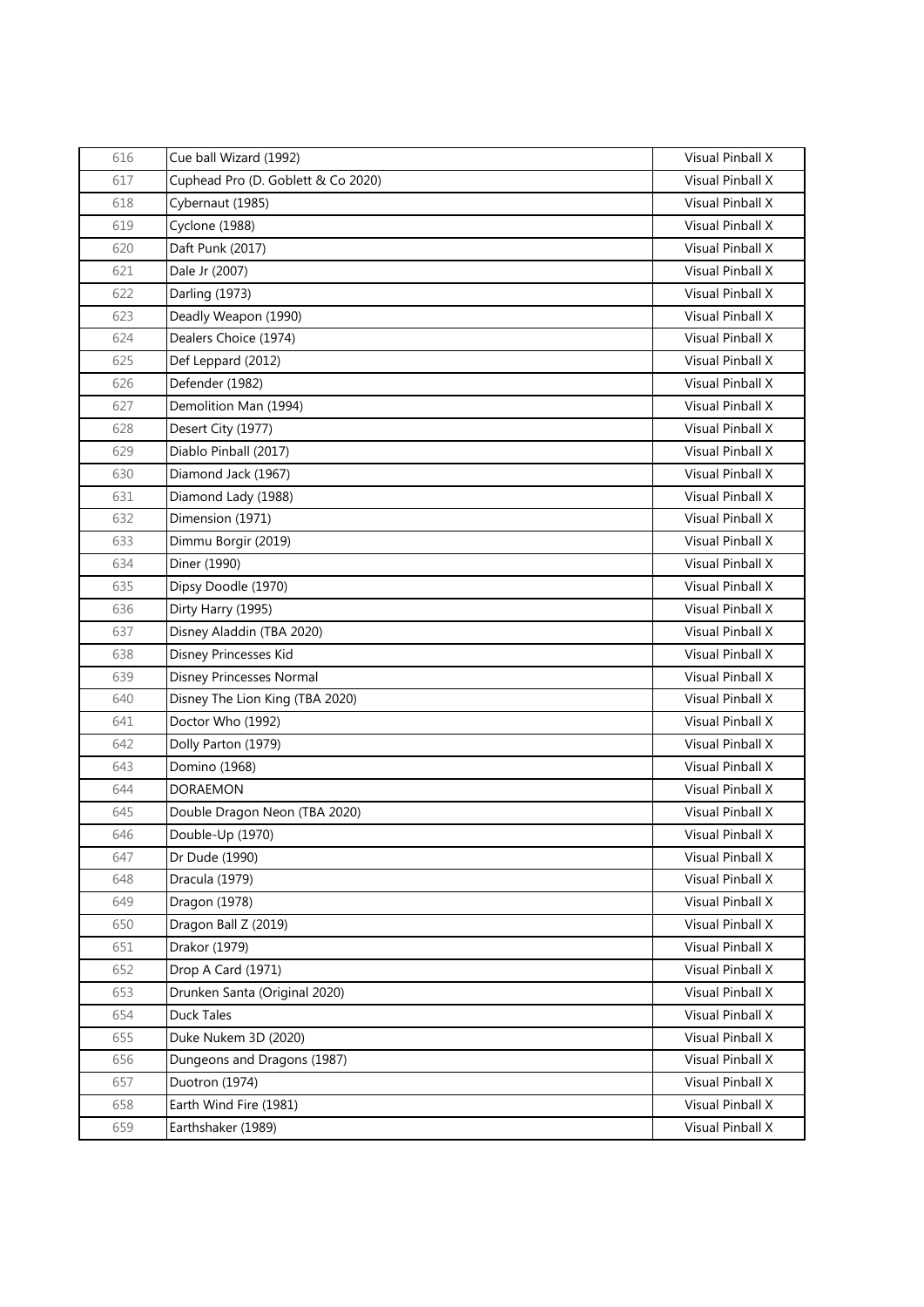| 660 | <b>Eclipse (1982)</b>                  | Visual Pinball X        |
|-----|----------------------------------------|-------------------------|
| 661 | Egg Head (1961)                        | <b>Visual Pinball X</b> |
| 662 | Eight Ball (1977)                      | <b>Visual Pinball X</b> |
| 663 | Eight Ball Deluxe (1980)               | <b>Visual Pinball X</b> |
| 664 | El Bueno el Feo y el Malo (2015)       | <b>Visual Pinball X</b> |
| 665 | El Dorado (1975)                       | <b>Visual Pinball X</b> |
| 666 | El Dorado City of Gold (Gottlieb 1984) | <b>Visual Pinball X</b> |
| 667 | Electra Pool (1965)                    | <b>Visual Pinball X</b> |
| 668 | Elektra (1981)                         | Visual Pinball X        |
| 669 | Elite Guard (1968)                     | <b>Visual Pinball X</b> |
| 670 | Elvira and the Party Monsters (1989)   | Visual Pinball X        |
| 671 | Elvis (2004)                           | <b>Visual Pinball X</b> |
| 672 | Elvis (2004) V3.0.1                    | Visual Pinball X        |
| 673 | Embryon (1980)                         | <b>Visual Pinball X</b> |
| 674 | Eminem (2019)                          | <b>Visual Pinball X</b> |
| 675 | Endless Summer (2020)                  | <b>Visual Pinball X</b> |
| 676 | Escape from New York (1981)            | <b>Visual Pinball X</b> |
| 677 | Escape from the Lost World (1987)      | Visual Pinball X        |
| 678 | Evel Knievel (1977)                    | <b>Visual Pinball X</b> |
| 679 | Excalibur (1988)                       | <b>Visual Pinball X</b> |
| 680 | F-14 Tomcat (1987)                     | <b>Visual Pinball X</b> |
| 681 | Faces (1976)                           | <b>Visual Pinball X</b> |
| 682 | Faeton (1985)                          | Visual Pinball X        |
| 683 | Family Guy (2006)                      | <b>Visual Pinball X</b> |
| 684 | Far Out (1974)                         | <b>Visual Pinball X</b> |
| 685 | Farfalla (1983)                        | Visual Pinball X        |
| 686 | Fast Draw (1975)                       | <b>Visual Pinball X</b> |
| 687 | Fathom (1981)                          | <b>Visual Pinball X</b> |
| 688 | Fathom (1981)_LED_Mod                  | <b>Visual Pinball X</b> |
| 689 | Fipermatic Gemini (2000)               | <b>Visual Pinball X</b> |
| 690 | Fire Action (1980)                     | Visual Pinball X        |
| 691 | Fire Action deLuxe (1983)              | Visual Pinball X        |
| 692 | Fire Queen (1977)                      | Visual Pinball X        |
| 693 | Fire! (1987)                           | Visual Pinball X        |
| 694 | Fireball (1972)                        | <b>Visual Pinball X</b> |
| 695 | Fireball II (1981)                     | Visual Pinball X        |
| 696 | Firecracker (1971)                     | Visual Pinball X        |
| 697 | FirePower (1980)                       | Visual Pinball X        |
| 698 | FirePower (Vs A.I.) (1980)             | Visual Pinball X        |
| 699 | Firepower II (1983)                    | Visual Pinball X        |
| 700 | Fish Tales (1992)                      | Visual Pinball X        |
| 701 | FJ (1978)                              | Visual Pinball X        |
| 702 | Flash (1979)                           | Visual Pinball X        |
| 703 | Flash Gordon (1981)                    | Visual Pinball X        |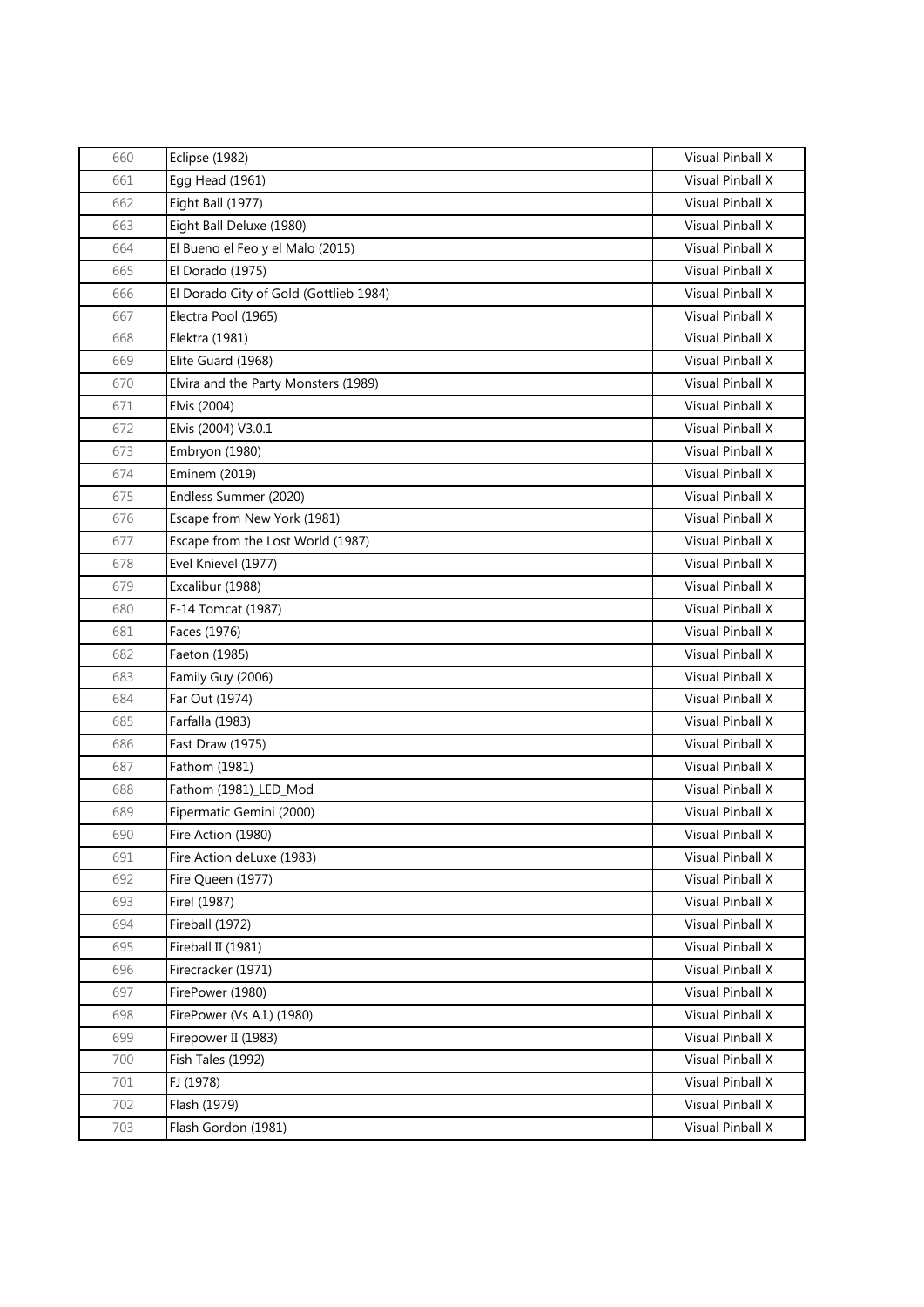| 704 | Flash, The LE (Original 2018)           | Visual Pinball X        |
|-----|-----------------------------------------|-------------------------|
| 705 | Flight 2000 (1980)                      | <b>Visual Pinball X</b> |
| 706 | Flip A Card (1970)                      | <b>Visual Pinball X</b> |
| 707 | Flipper Fair (1961)                     | <b>Visual Pinball X</b> |
| 708 | Flipper Football (1996)                 | <b>Visual Pinball X</b> |
| 709 | Flipper Pool (1965)                     | Visual Pinball X        |
| 710 | Flying Carpet (1972)                    | <b>Visual Pinball X</b> |
| 711 | Flying Turns (1964)                     | <b>Visual Pinball X</b> |
| 712 | Force (1979)                            | Visual Pinball X        |
| 713 | Force II (1981)                         | <b>Visual Pinball X</b> |
| 714 | Four Million BC (1971)                  | <b>Visual Pinball X</b> |
| 715 | Four Seasons (1968)                     | <b>Visual Pinball X</b> |
| 716 | Freddy A Nightmare On Elm Street (1994) | <b>Visual Pinball X</b> |
| 717 | Free Fall (1974)                        | <b>Visual Pinball X</b> |
| 718 | Freedom (1976)                          | <b>Visual Pinball X</b> |
| 719 | Freefall (1981)                         | Visual Pinball X        |
| 720 | Frontier (1980)                         | <b>Visual Pinball X</b> |
| 721 | Fun Fair (1968)                         | <b>Visual Pinball X</b> |
| 722 | Fun Land (1968)                         | <b>Visual Pinball X</b> |
| 723 | Fun Park (1968)                         | <b>Visual Pinball X</b> |
| 724 | Fun-Fest (1973)                         | Visual Pinball X        |
| 725 | Funhouse (1990)                         | <b>Visual Pinball X</b> |
| 726 | Future Spa (1979)                       | Visual Pinball X        |
| 727 | Galaxie (1971)                          | Visual Pinball X        |
| 728 | Galaxy (1980)                           | Visual Pinball X        |
| 729 | Galaxy Play (1986)                      | <b>Visual Pinball X</b> |
| 730 | Galaxy Quest                            | <b>Visual Pinball X</b> |
| 731 | Game Show, the (1990)                   | <b>Visual Pinball X</b> |
| 732 | Gargamel Park (2016)                    | Visual Pinball X        |
| 733 | Gateway, The - High Speed (1986)        | <b>Visual Pinball X</b> |
| 734 | Gateway, The - High Speed (1986) MOD    | Visual Pinball X        |
| 735 | Gateway, The - High Speed II (1992)     | Visual Pinball X        |
| 736 | Gemini (1978)                           | Visual Pinball X        |
| 737 | Genesis (1986)                          | Visual Pinball X        |
| 738 | Genie (1979)                            | <b>Visual Pinball X</b> |
| 739 | Ghostbusters (Marcade MOD)              | Visual Pinball X        |
| 740 | Ghostbusters LE (2016)                  | Visual Pinball X        |
| 741 | Ghostbusters Slimer (2016)              | Visual Pinball X        |
| 742 | Gigi (1963)                             | Visual Pinball X        |
| 743 | Gilligan's Island (1991)                | <b>Visual Pinball X</b> |
| 744 | Gladiators (1993)                       | Visual Pinball X        |
| 745 | Godzilla (1998)                         | Visual Pinball X        |
| 746 | Goin' Nuts (1983)                       | Visual Pinball X        |
| 747 | Gold Ball (1983)                        | Visual Pinball X        |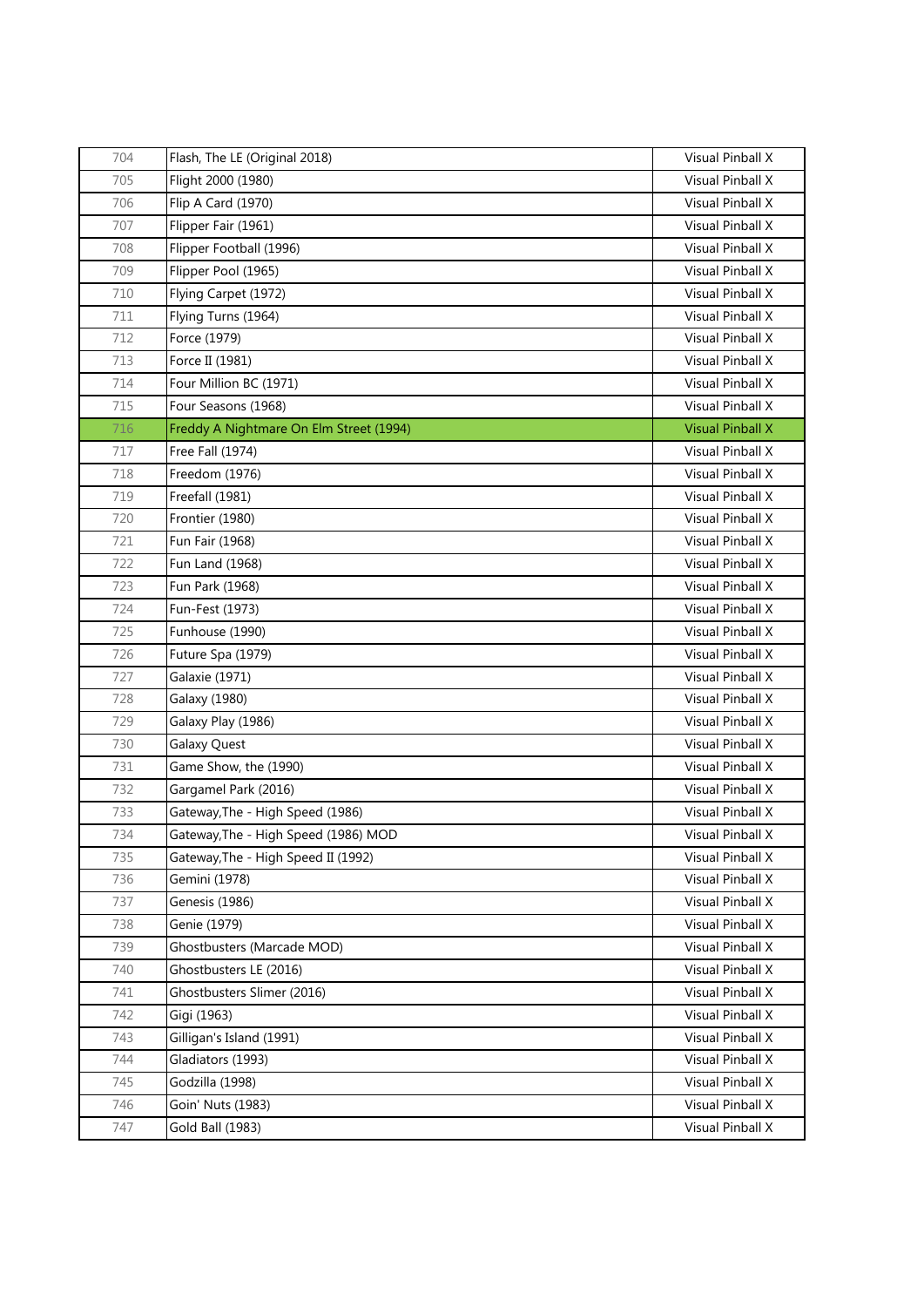| 748 | Gold Mine (1988)                | Visual Pinball X        |
|-----|---------------------------------|-------------------------|
| 749 | Gold Strike (1975)              | <b>Visual Pinball X</b> |
| 750 | Gold Wings (1986)               | <b>Visual Pinball X</b> |
| 751 | Golden Arrow (1977)             | <b>Visual Pinball X</b> |
| 752 | Golden Axe (2018)               | <b>Visual Pinball X</b> |
| 753 | Goldorak (2017)                 | <b>Visual Pinball X</b> |
| 754 | Gorgar (1979)                   | <b>Visual Pinball X</b> |
| 755 | Gork (1982)                     | <b>Visual Pinball X</b> |
| 756 | Grand Lizard (1986)             | Visual Pinball X        |
| 757 | Grand Prix (2005)               | <b>Visual Pinball X</b> |
| 758 | Grand Prix (Williams 1977)      | Visual Pinball X        |
| 759 | Grand Slam (1983)               | <b>Visual Pinball X</b> |
| 760 | Grand Slam (Gottlieb 1972)      | Visual Pinball X        |
| 761 | Grande Domino (1968)            | <b>Visual Pinball X</b> |
| 762 | Granny and the Gators (1984)    | <b>Visual Pinball X</b> |
| 763 | Grateful Dead                   | Visual Pinball X        |
| 764 | Grease (2020)                   | <b>Visual Pinball X</b> |
| 765 | Greedo's Cantina Pinball (2019) | Visual Pinball X        |
| 766 | Gridiron (1977)                 | <b>Visual Pinball X</b> |
| 767 | Groovy (1970)                   | <b>Visual Pinball X</b> |
| 768 | Gulfstream (1973)               | <b>Visual Pinball X</b> |
| 769 | Guns N Roses (1994)             | <b>Visual Pinball X</b> |
| 770 | Hardbody (1987)                 | Visual Pinball X        |
| 771 | Harlem Globetrotters (1979)     | <b>Visual Pinball X</b> |
| 772 | Harley Davidson (1991)          | <b>Visual Pinball X</b> |
| 773 | Harley Davidson (Sega 1999)     | Visual Pinball X        |
| 774 | Harley Quinn (2017)             | <b>Visual Pinball X</b> |
| 775 | Harmony (1967)                  | Visual Pinball X        |
| 776 | Harry Potter (2020)             | <b>Visual Pinball X</b> |
| 777 | Haunted House (1982)            | <b>Visual Pinball X</b> |
| 778 | Hawkman (1983)                  | Visual Pinball X        |
| 779 | Hearts And Spades (1969)        | Visual Pinball X        |
| 780 | Heat Wave (1964)                | Visual Pinball X        |
| 781 | Heavy Metal Meltdown (1987)     | Visual Pinball X        |
| 782 | Hercules (1976)                 | Visual Pinball X        |
| 783 | High Hand (1973)                | Visual Pinball X        |
| 784 | High Roller Casino (2001)       | Visual Pinball X        |
| 785 | High Seas (1976)                | Visual Pinball X        |
| 786 | High Speed (1986)               | Visual Pinball X        |
| 787 | Hi-Lo (1969)                    | Visual Pinball X        |
| 788 | Hi-Lo Ace (1973)                | Visual Pinball X        |
| 789 | Hi-Score Pool (1971)            | Visual Pinball X        |
| 790 | Hit The Deck (1978)             | Visual Pinball X        |
| 791 | Hokus Pokus (1976)              | Visual Pinball X        |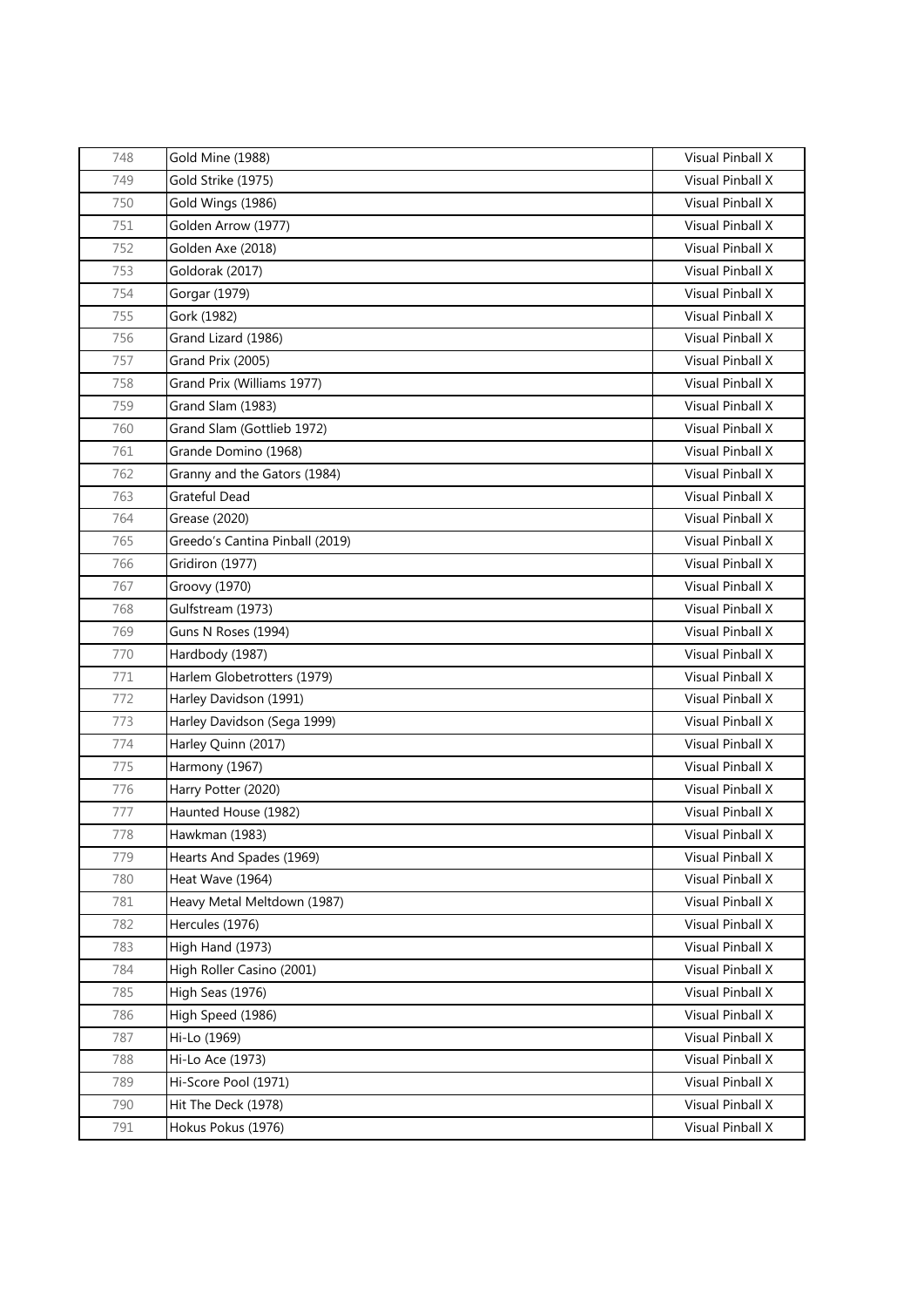| 792 | Hollywood Heat (1986)                      | Visual Pinball X        |
|-----|--------------------------------------------|-------------------------|
| 793 | Home Run (1971)                            | <b>Visual Pinball X</b> |
| 794 | Hook (1992)                                | <b>Visual Pinball X</b> |
| 795 | Hoops (1991)                               | Visual Pinball X        |
| 796 | Hot Doggin' (1979)                         | <b>Visual Pinball X</b> |
| 797 | Hot Hand (1979)                            | <b>Visual Pinball X</b> |
| 798 | Hot Shot (1973)                            | <b>Visual Pinball X</b> |
| 799 | Hot Shots (1989)                           | <b>Visual Pinball X</b> |
| 800 | Hot Tip (1977)                             | Visual Pinball X        |
| 801 | Humpty Dumpty (1947)                       | <b>Visual Pinball X</b> |
| 802 | Hurricane (1991)                           | <b>Visual Pinball X</b> |
| 803 | Hyperball (1981)                           | Visual Pinball X        |
| 804 | I Dream of Jeannie (Original 2019)         | <b>Visual Pinball X</b> |
| 805 | Ice Cold Beer (1983)                       | <b>Visual Pinball X</b> |
| 806 | Ice Fever (1985)                           | <b>Visual Pinball X</b> |
| 807 | Impacto (1975)                             | Visual Pinball X        |
| 808 | Incredible Hulk, The (1979)                | <b>Visual Pinball X</b> |
| 809 | Independence Day (1996)                    | <b>Visual Pinball X</b> |
| 810 | Indiana Jones (2008)                       | <b>Visual Pinball X</b> |
| 811 | Indiana Jones The Pinball Adventure (1993) | <b>Visual Pinball X</b> |
| 812 | Indianapolis 500 (1995)                    | <b>Visual Pinball X</b> |
| 813 | Iron Balls (1987)                          | <b>Visual Pinball X</b> |
| 814 | Iron Maiden (2018)                         | Visual Pinball X        |
| 815 | Iron Maiden (Stern 1981)                   | Visual Pinball X        |
| 816 | Iron Maiden Virtual Time (2020)            | <b>Visual Pinball X</b> |
| 817 | Iron Man (2010)                            | <b>Visual Pinball X</b> |
| 818 | Iron Man Vault Edition (2010)              | <b>Visual Pinball X</b> |
| 819 | Jack In The Box (1973)                     | <b>Visual Pinball X</b> |
| 820 | Jack-Bot (1995)                            | <b>Visual Pinball X</b> |
| 821 | Jacks Open (1977)                          | <b>Visual Pinball X</b> |
| 822 | Jacks to Open (1984)                       | Visual Pinball X        |
| 823 | James Bond 007 (1980)                      | Visual Pinball X        |
| 824 | Jaws! (2018)                               | <b>Visual Pinball X</b> |
| 825 | Jet Set Radio (2000)                       | Visual Pinball X        |
| 826 | Jet Spin (1977)                            | <b>Visual Pinball X</b> |
| 827 | Jive Time (1970)                           | Visual Pinball X        |
| 828 | Joe Bar Team (2019)                        | Visual Pinball X        |
| 829 | Johnny Hallyday (1985)                     | Visual Pinball X        |
| 830 | Johnny Mnemonic (1995)                     | Visual Pinball X        |
| 831 | Joker Poker (1978)                         | Visual Pinball X        |
| 832 | Jokerz! (1988)                             | Visual Pinball X        |
| 833 | Jolly Park (1996)                          | <b>Visual Pinball X</b> |
| 834 | Jolly Roger (1967)                         | Visual Pinball X        |
| 835 | Joust (1983)                               | Visual Pinball X        |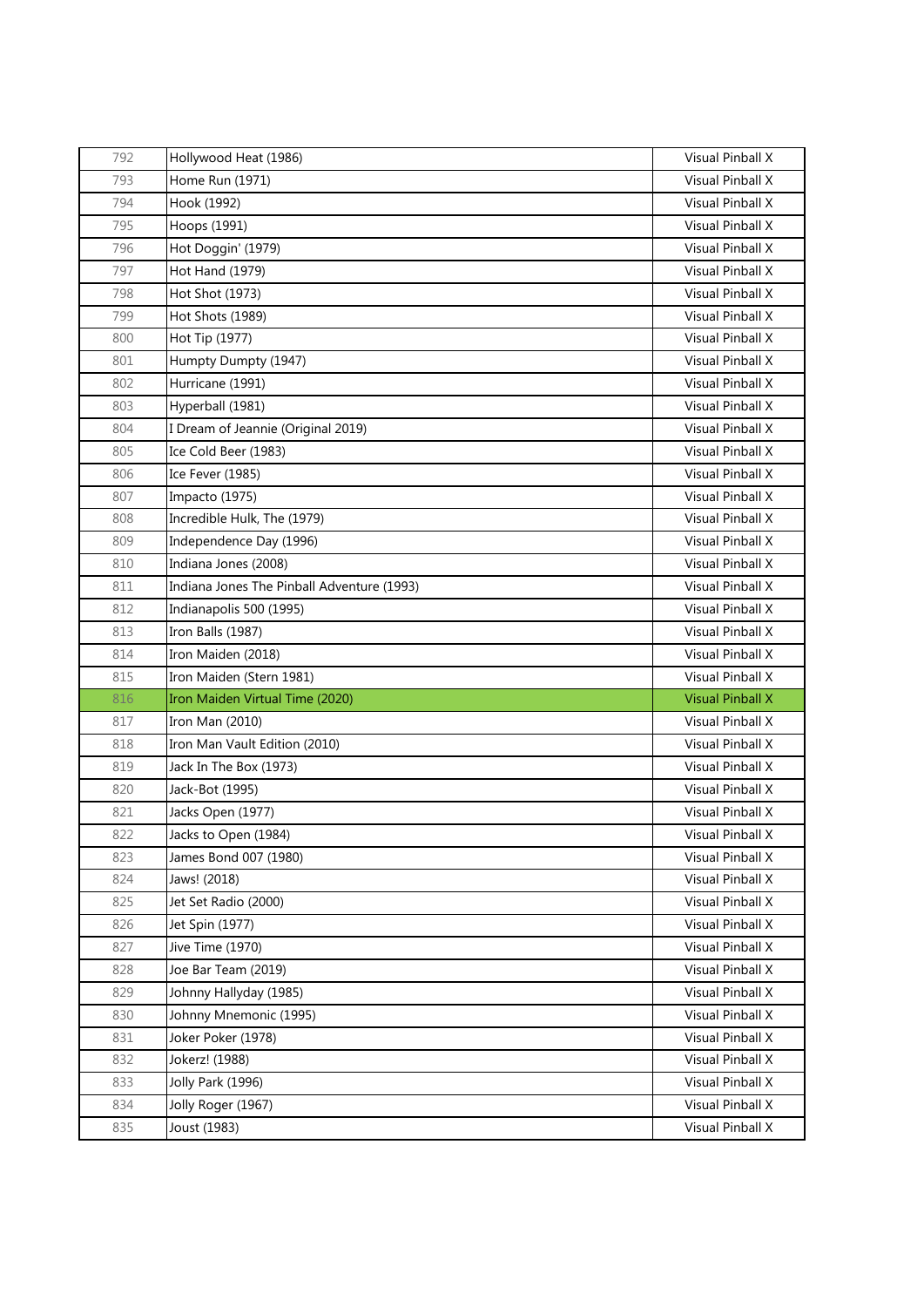| 836 | JP's Avengers LE (Stern 2012)            | <b>Visual Pinball X</b> |
|-----|------------------------------------------|-------------------------|
| 837 | JP's IronMan Armored Adventures 3.0.0    | <b>Visual Pinball X</b> |
| 838 | JP's Seawitch (Stern 1980)               | <b>Visual Pinball X</b> |
| 839 | JP's Spiderman                           | Visual Pinball X        |
| 840 | JP's Star Trek LE (Stern 2013)           | <b>Visual Pinball X</b> |
| 841 | JP's Tales of the Arabian Nights         | <b>Visual Pinball X</b> |
| 842 | JP's Terminator 2                        | <b>Visual Pinball X</b> |
| 843 | JP's Terminator 3 (Stern 2003)           | Visual Pinball X        |
| 844 | JP's The Lost World Jurassic Park (1987) | <b>Visual Pinball X</b> |
| 845 | JP's WOW-Monopoly v3.0                   | <b>Visual Pinball X</b> |
| 846 | Jubilee (1973)                           | <b>Visual Pinball X</b> |
| 847 | Judas Priest (2019)                      | Visual Pinball X        |
| 848 | Judge Dredd (1993)                       | <b>Visual Pinball X</b> |
| 849 | Jumping Jack (1973)                      | Visual Pinball X        |
| 850 | Jungle (1972)                            | <b>Visual Pinball X</b> |
| 851 | Jungle King (1973)                       | <b>Visual Pinball X</b> |
| 852 | Jungle Life (1972)                       | Visual Pinball X        |
| 853 | Jungle Lord (1981)                       | <b>Visual Pinball X</b> |
| 854 | Jungle Princess (1977)                   | Visual Pinball X        |
| 855 | Junk Yard (1996)                         | <b>Visual Pinball X</b> |
| 856 | Junkyard Cats (2012)                     | Visual Pinball X        |
| 857 | Jurassic Park (1993)                     | Visual Pinball X        |
| 858 | Kickoff (1967)                           | Visual Pinball X        |
| 859 | Kim Wilde (2020)                         | Visual Pinball X        |
| 860 | King Kong (1977)                         | <b>Visual Pinball X</b> |
| 861 | King Kong (Data East 1990)               | <b>Visual Pinball X</b> |
| 862 | King Kong - Proto (1990)                 | <b>Visual Pinball X</b> |
| 863 | King Kool (1972)                         | <b>Visual Pinball X</b> |
| 864 | King Of Diamonds (1967)                  | <b>Visual Pinball X</b> |
| 865 | King Pin (1973)                          | Visual Pinball X        |
| 866 | King Rock (1972)                         | Visual Pinball X        |
| 867 | King Tut (1979)                          | Visual Pinball X        |
| 868 | Kingpin $(1996)$                         | Visual Pinball X        |
| 869 | Kings and Queens (1965)                  | Visual Pinball X        |
| 870 | Kiss (1979)                              | <b>Visual Pinball X</b> |
| 871 | KISS (2015)                              | Visual Pinball X        |
| 872 | Kratos God of War (2018)                 | Visual Pinball X        |
| 873 | Krull (1983)                             | <b>Visual Pinball X</b> |
| 874 | Lady Death (1983)                        | Visual Pinball X        |
| 875 | Lady Luck (1976)                         | Visual Pinball X        |
| 876 | Lady Luck (1986)                         | Visual Pinball X        |
| 877 | Lady Luck (Taito 1978)                   | Visual Pinball X        |
| 878 | Lagerstein (2020)                        | Visual Pinball X        |
| 879 | Lariat (1969)                            | Visual Pinball X        |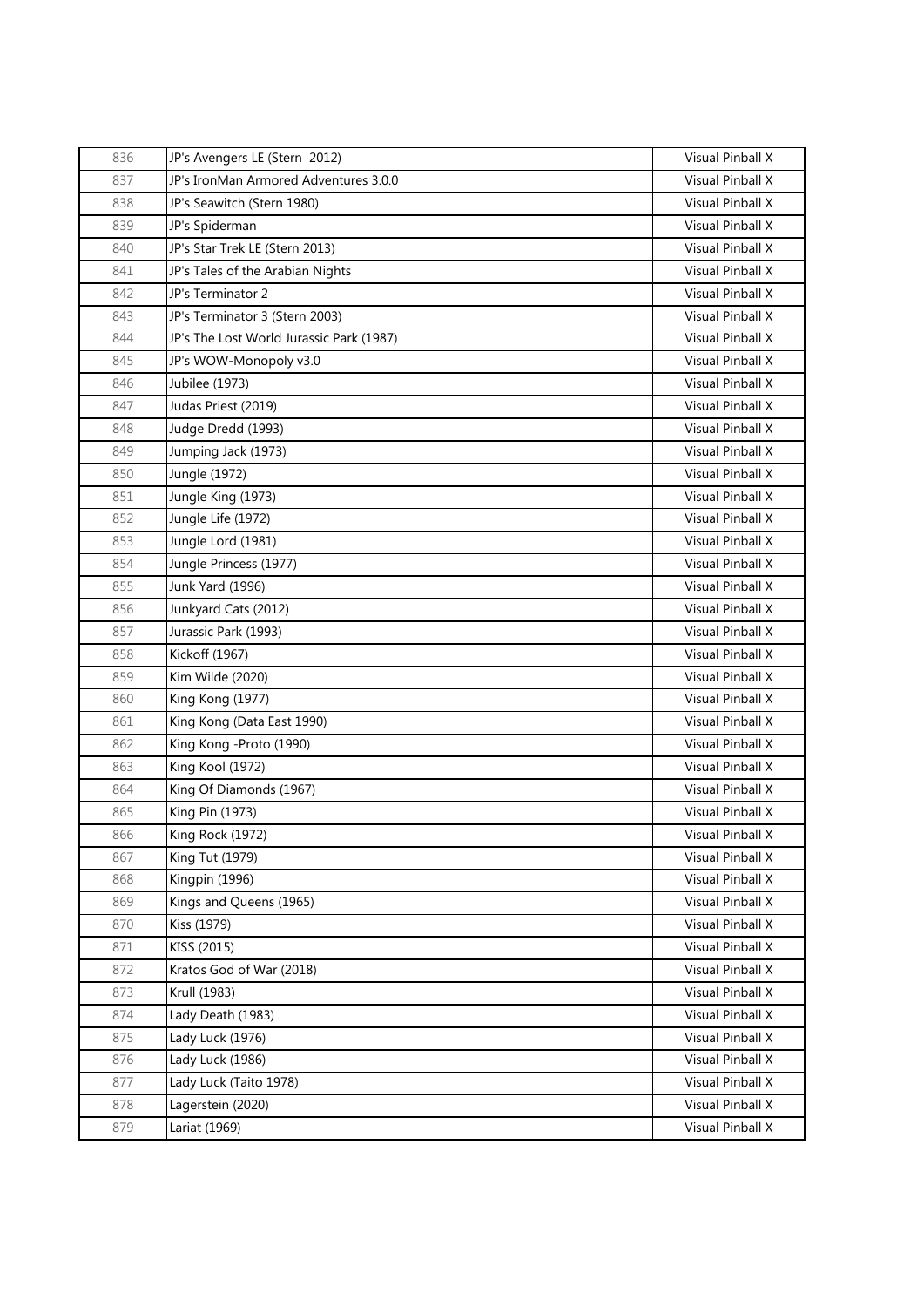| 880 | Laser Ball (1979)                        | Visual Pinball X        |
|-----|------------------------------------------|-------------------------|
| 881 | Laser Cue (1984)                         | <b>Visual Pinball X</b> |
| 882 | Laser War (1987)                         | <b>Visual Pinball X</b> |
| 883 | Last Action Hero (1994)                  | Visual Pinball X        |
| 884 | Lawman (1971)                            | <b>Visual Pinball X</b> |
| 885 | Lectronamo (1978)                        | <b>Visual Pinball X</b> |
| 886 | Legend of Zelda (2015)                   | <b>Visual Pinball X</b> |
| 887 | Leprechaun King                          | <b>Visual Pinball X</b> |
| 888 | Lethal Weapon 3 (1992)                   | Visual Pinball X        |
| 889 | Lightning (1981)                         | <b>Visual Pinball X</b> |
| 890 | Lightning Ball (1959)                    | <b>Visual Pinball X</b> |
| 891 | Linkin Park                              | Visual Pinball X        |
| 892 | Little Joe (1972)                        | <b>Visual Pinball X</b> |
| 893 | Locomotion (1981)                        | Visual Pinball X        |
| 894 | Lord of the Rings (2003)                 | <b>Visual Pinball X</b> |
| 895 | Lost in Space (1998)                     | <b>Visual Pinball X</b> |
| 896 | Lost World (1978)                        | <b>Visual Pinball X</b> |
| 897 | Love Bug (Williams 1971)                 | <b>Visual Pinball X</b> |
| 898 | Lucky Hand (1977)                        | <b>Visual Pinball X</b> |
| 899 | Lucky Luke (1975)                        | <b>Visual Pinball X</b> |
| 900 | Lucky Seven (1978)                       | <b>Visual Pinball X</b> |
| 901 | Lucky Strike (1975)                      | <b>Visual Pinball X</b> |
| 902 | Lucky Strike (Taito 1978)                | Visual Pinball X        |
| 903 | Lunelle (1982)                           | Visual Pinball X        |
| 904 | Mac Jungle (1987)                        | <b>Visual Pinball X</b> |
| 905 | Mad Max 2 The Road Warrior (2019)        | <b>Visual Pinball X</b> |
| 906 | Mad Race (1985)                          | <b>Visual Pinball X</b> |
| 907 | Mad Scientist (2018)                     | Visual Pinball X        |
| 908 | Magic (Stern 1979)                       | Visual Pinball X        |
| 909 | Magic Castle (1984)                      | <b>Visual Pinball X</b> |
| 910 | Magic Circle (1965)                      | <b>Visual Pinball X</b> |
| 911 | Magic The Gathering (1984)               | Visual Pinball X        |
| 912 | Magnotron (1974)                         | Visual Pinball X        |
| 913 | ManOwaR (2019)                           | Visual Pinball X        |
| 914 | Mariner (1971)                           | <b>Visual Pinball X</b> |
| 915 | Mario Andretti (1995)                    | Visual Pinball X        |
| 916 | Mars God of War (1981)                   | Visual Pinball X        |
| 917 | Martain Queen (1981)                     | Visual Pinball X        |
| 918 | Mary Shelley's Frankenstein (1995)       | Visual Pinball X        |
| 919 | Masters of the Universe (2018)           | Visual Pinball X        |
| 920 | Mata Hari (1977)                         | Visual Pinball X        |
| 921 | Medieval Madness (1997)                  | Visual Pinball X        |
| 922 | Medieval Madness · Merlin Edition (1997) | Visual Pinball X        |
| 923 | Medieval Madness · NIGHT SPARKLE (1997)  | Visual Pinball X        |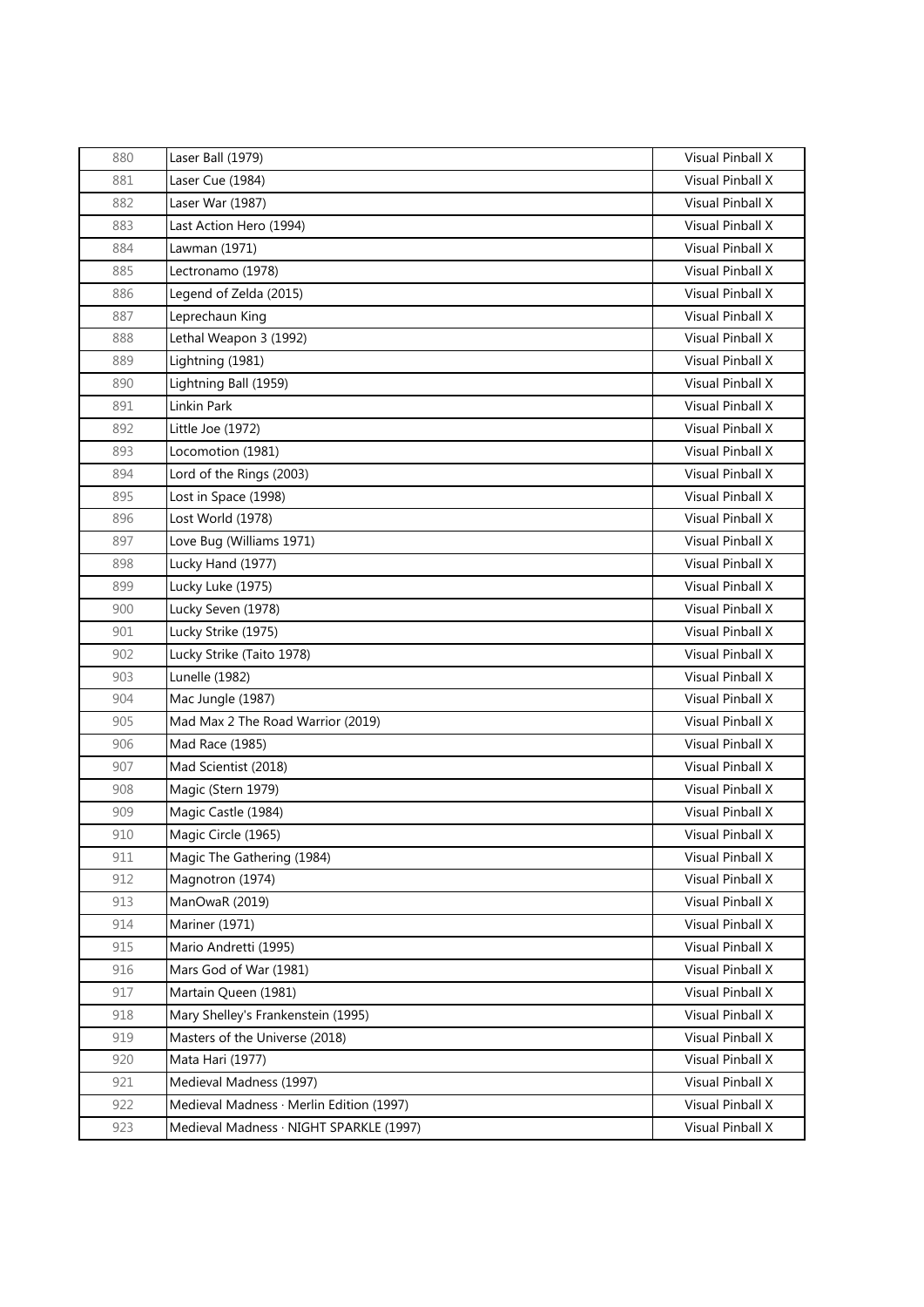| 924 | Medieval Madness · Reloaded (1997)            | <b>Visual Pinball X</b> |
|-----|-----------------------------------------------|-------------------------|
| 925 | Medieval Madness · Remake (1997)              | <b>Visual Pinball X</b> |
| 926 | Medusa (1981)                                 | <b>Visual Pinball X</b> |
| 927 | Melody (1967)                                 | Visual Pinball X        |
| 928 | Memory Lane (1978)                            | Visual Pinball X        |
| 929 | Metal Slug (2017)                             | <b>Visual Pinball X</b> |
| 930 | Metallica (2013)                              | <b>Visual Pinball X</b> |
| 931 | Metallica Master                              | Visual Pinball X        |
| 932 | Metallica Prem Monsters (Stern 2013) mod Xmas | <b>Visual Pinball X</b> |
| 933 | Metallica Premium Monsters (2013)             | <b>Visual Pinball X</b> |
| 934 | Meteor (Stern 1979)                           | <b>Visual Pinball X</b> |
| 935 | Meteor (Taito 1981)                           | <b>Visual Pinball X</b> |
| 936 | Miami Vice (2020)                             | <b>Visual Pinball X</b> |
| 937 | MIBS (1969)                                   | Visual Pinball X        |
| 938 | Michael Jackson (2020)                        | <b>Visual Pinball X</b> |
| 939 | Michael Jordan - Black Cat Edition (1992)     | <b>Visual Pinball X</b> |
| 940 | Michael Jordan (1992)                         | Visual Pinball X        |
| 941 | Midnight Magic (1986)                         | <b>Visual Pinball X</b> |
| 942 | Millionaire (Williams 1987)                   | <b>Visual Pinball X</b> |
| 943 | Mini Cycle (1970)                             | <b>Visual Pinball X</b> |
| 944 | Mini Pool (1969)                              | <b>Visual Pinball X</b> |
| 945 | Minions (2015)                                | Visual Pinball X        |
| 946 | MISFITS (1980)                                | <b>Visual Pinball X</b> |
| 947 | Miss World (1982)                             | Visual Pinball X        |
| 948 | Mississippi (1973)                            | <b>Visual Pinball X</b> |
| 949 | Miss-O (1969)                                 | <b>Visual Pinball X</b> |
| 950 | Monday Night Football (1989)                  | <b>Visual Pinball X</b> |
| 951 | Monopoly (2001)                               | Visual Pinball X        |
| 952 | Monster Bash (1998)                           | <b>Visual Pinball X</b> |
| 953 | Monster Bash (1998) FRANK EYE EDITION         | Visual Pinball X        |
| 954 | Monster Bash (1998) MOD                       | Visual Pinball X        |
| 955 | Monte Carlo (1987)                            | Visual Pinball X        |
| 956 | Moon Light (1987)                             | <b>Visual Pinball X</b> |
| 957 | Motor Show (1989)                             | Visual Pinball X        |
| 958 | Motorhead (1980)                              | <b>Visual Pinball X</b> |
| 959 | Mousin' Around! (1989)                        | Visual Pinball X        |
| 960 | Mr Black (1982)                               | Visual Pinball X        |
| 961 | Mr. and Mrs. Pac-Man (1982)                   | Visual Pinball X        |
| 962 | Munsters (2020)                               | Visual Pinball X        |
| 963 | Mustang (2014)                                | <b>Visual Pinball X</b> |
| 964 | Mustang (Gottlieb 1977)                       | Visual Pinball X        |
| 965 | Mystery Castle (1993)                         | Visual Pinball X        |
| 966 | Mystic (1980)                                 | Visual Pinball X        |
| 967 | Nascar Race (2005)                            | Visual Pinball X        |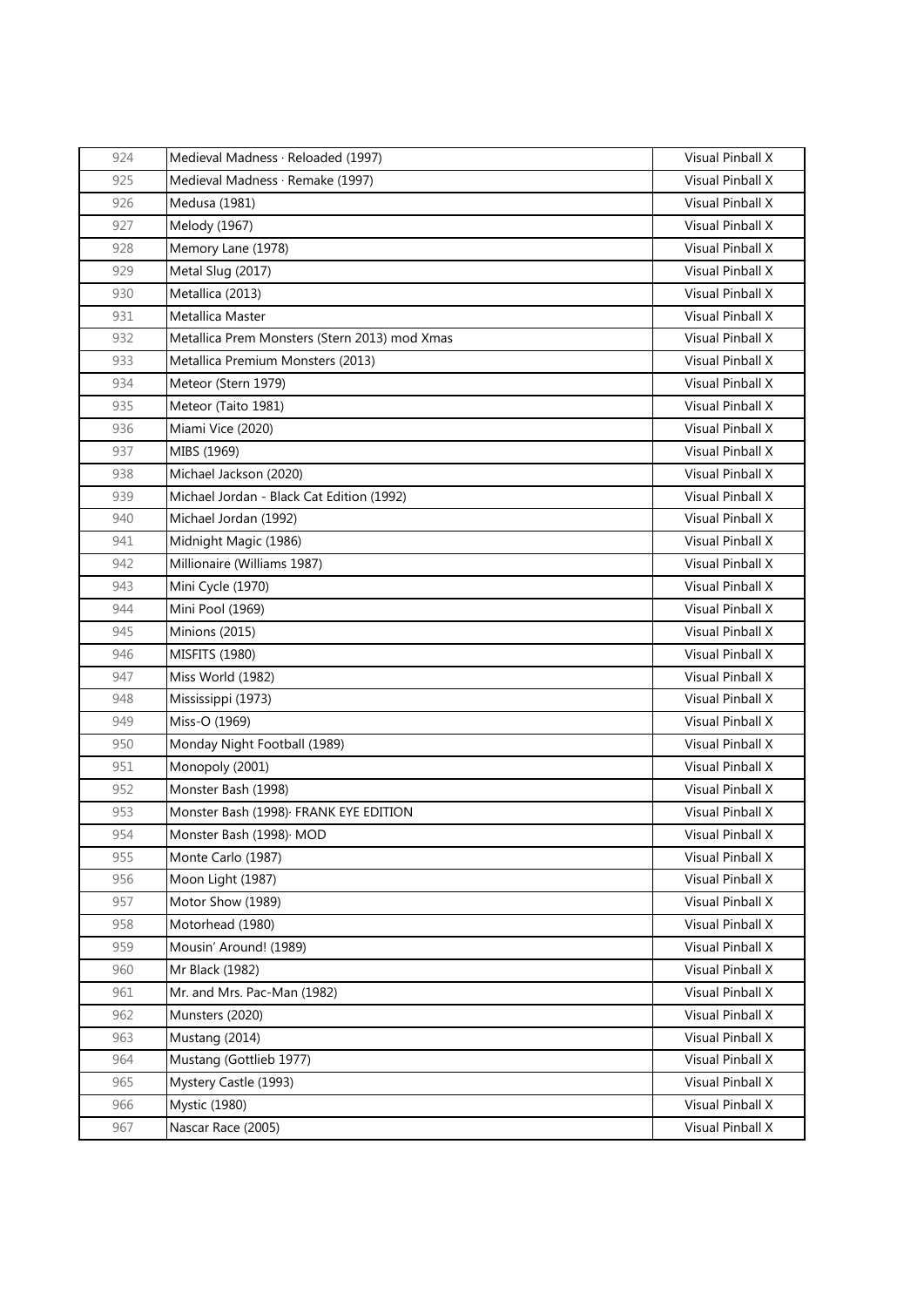| 968  | Nautilus (Playmatic 1984)        | Visual Pinball X        |
|------|----------------------------------|-------------------------|
| 969  | NBA Fastbreak (1997)             | <b>Visual Pinball X</b> |
| 970  | NBA Fastbreak (1997)_VPWmod      | <b>Visual Pinball X</b> |
| 971  | Nemesis (Peyper 1986)            | Visual Pinball X        |
| 972  | Neptune (1978)                   | <b>Visual Pinball X</b> |
| 973  | New Sexy Girl (1980)             | <b>Visual Pinball X</b> |
| 974  | New Wave (1984)                  | <b>Visual Pinball X</b> |
| 975  | New York (1976)                  | <b>Visual Pinball X</b> |
| 976  | NFL (2001) 49ers                 | Visual Pinball X        |
| 977  | <b>NFL (2001) Bears</b>          | <b>Visual Pinball X</b> |
| 978  | NFL (2001) Broncos               | Visual Pinball X        |
| 979  | NFL (2001) Buccaneers            | <b>Visual Pinball X</b> |
| 980  | NFL (2001) Saints                | Visual Pinball X        |
| 981  | Night of the Living Dead (2018)  | <b>Visual Pinball X</b> |
| 982  | Night Rider (Bally 1976)         | <b>Visual Pinball X</b> |
| 983  | Nine Ball (1980)                 | <b>Visual Pinball X</b> |
| 984  | Nip-It (Bally 1973)              | <b>Visual Pinball X</b> |
| 985  | Nitro Ground Shaker (1980)       | <b>Visual Pinball X</b> |
| 986  | No Fear-Dangerous Sports (1995)  | <b>Visual Pinball X</b> |
| 987  | No Good Gofers (1997)            | <b>Visual Pinball X</b> |
| 988  | <b>NOBS (2016)</b>               | <b>Visual Pinball X</b> |
| 989  | NOTLD-68 (2018)                  | <b>Visual Pinball X</b> |
| 990  | Now (1971)                       | Visual Pinball X        |
| 991  | Nugent (1978)                    | <b>Visual Pinball X</b> |
| 992  | Oba Oba (1979)                   | <b>Visual Pinball X</b> |
| 993  | Odin Deluxe (1985)               | Visual Pinball X        |
| 994  | Odisea Paris-Dakar (Peyper 1987) | <b>Visual Pinball X</b> |
| 995  | Old Chicago (1975)               | Visual Pinball X        |
| 996  | Old Coney Island (1979)          | <b>Visual Pinball X</b> |
| 997  | Olympics (1962)                  | <b>Visual Pinball X</b> |
| 998  | Operation Thunder (1992)         | Visual Pinball X        |
| 999  | Orbit (1971)                     | Visual Pinball X        |
| 1000 | Orbitor 1 (Stern 1982)           | Visual Pinball X        |
| 1001 | Out of Sight (1974)              | Visual Pinball X        |
| 1002 | Outer Space (1972)               | Visual Pinball X        |
| 1003 | OXO (1973)                       | Visual Pinball X        |
| 1004 | Palace Guard (1968)              | Visual Pinball X        |
| 1005 | Panthera (1980)                  | Visual Pinball X        |
| 1006 | Papa Smurf (1976)                | Visual Pinball X        |
| 1007 | Paragon (1978)                   | Visual Pinball X        |
| 1008 | Party Animal (1987)              | Visual Pinball X        |
| 1009 | Party Zone (1991)                | Visual Pinball X        |
| 1010 | Paul Bunyan (1968)               | Visual Pinball X        |
| 1011 | Pennant Fever (1984)             | Visual Pinball X        |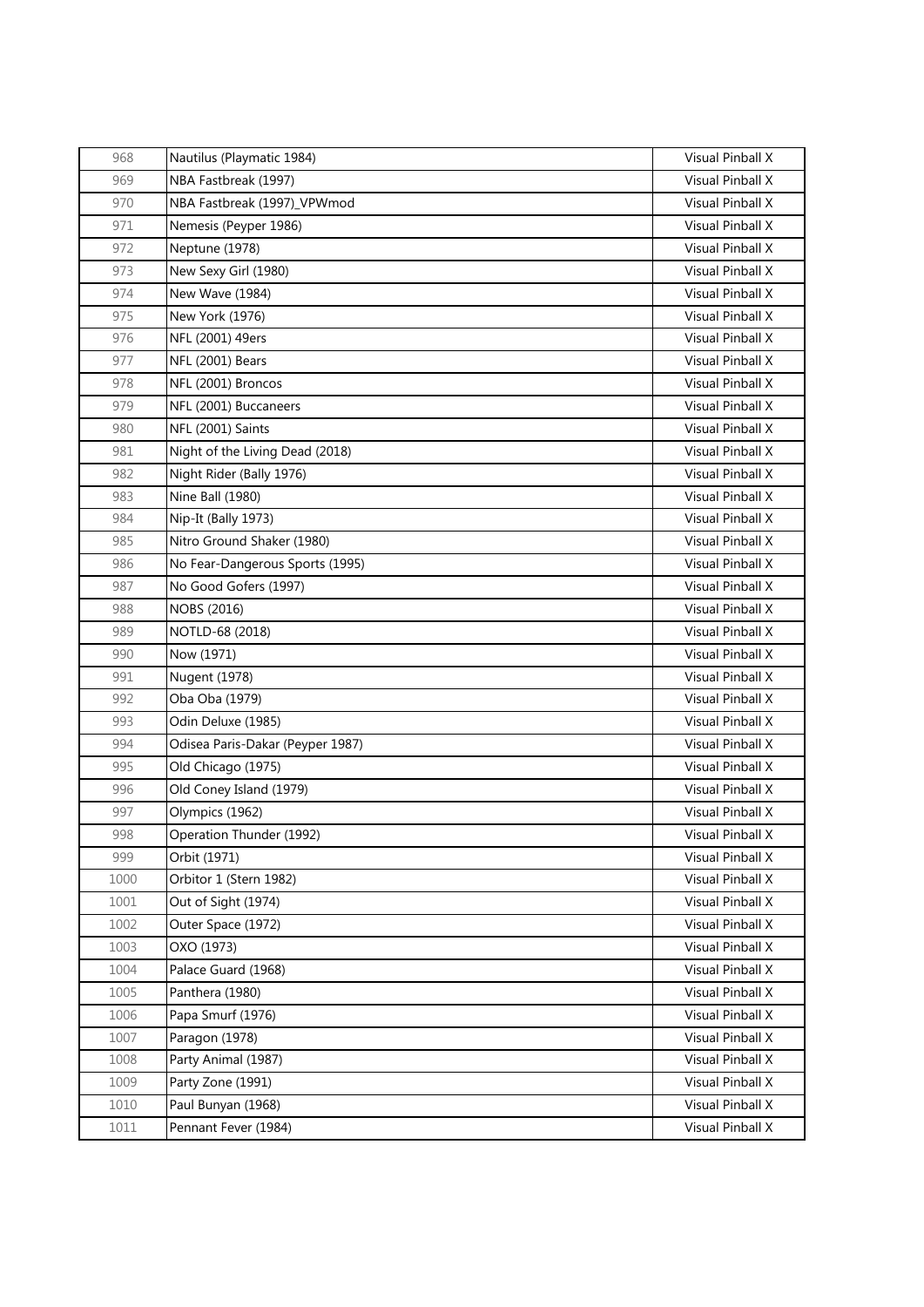| 1012 | Penthouse (2008)                           | Visual Pinball X        |
|------|--------------------------------------------|-------------------------|
| 1013 | Pharaoh - Dead Rise (2019)                 | <b>Visual Pinball X</b> |
| 1014 | Pharaoh (Williams 1981)                    | <b>Visual Pinball X</b> |
| 1015 | Pin Up (1973)                              | Visual Pinball X        |
| 1016 | Pinball (1977)                             | <b>Visual Pinball X</b> |
| 1017 | Pinball Champ 82 (1982)                    | <b>Visual Pinball X</b> |
| 1018 | Pinball Magic (1995)                       | <b>Visual Pinball X</b> |
| 1019 | Pinball Pool (1979)                        | <b>Visual Pinball X</b> |
| 1020 | PinBot (1986)                              | <b>Visual Pinball X</b> |
| 1021 | Pink Floyd - The Wall (2020)               | <b>Visual Pinball X</b> |
| 1022 | Pink Panther (1981)                        | Visual Pinball X        |
| 1023 | Pink Panther (1981) Sound MOD              | <b>Visual Pinball X</b> |
| 1024 | Pioneer (1976)                             | Visual Pinball X        |
| 1025 | Pirates of the Caribbean (2006)            | <b>Visual Pinball X</b> |
| 1026 | Pirates of the Caribbean (2006) Siggis Mod | <b>Visual Pinball X</b> |
| 1027 | PJmask (2018)                              | <b>Visual Pinball X</b> |
| 1028 | Playball (1971)                            | <b>Visual Pinball X</b> |
| 1029 | Playboy (Bally 1978)                       | <b>Visual Pinball X</b> |
| 1030 | Playboy (Stern 2002)                       | <b>Visual Pinball X</b> |
| 1031 | PlayMates (1968)                           | <b>Visual Pinball X</b> |
| 1032 | Pokemon Pinball (1999)                     | <b>Visual Pinball X</b> |
| 1033 | Polar Explorer (1980)                      | <b>Visual Pinball X</b> |
| 1034 | Pole Position (1987)                       | Visual Pinball X        |
| 1035 | Pool Sharks (1990)                         | <b>Visual Pinball X</b> |
| 1036 | Popeye saves the Earth (1994)              | <b>Visual Pinball X</b> |
| 1037 | Power Play (1977)                          | Visual Pinball X        |
| 1038 | Pro Pool (Gottlieb 1973)                   | <b>Visual Pinball X</b> |
| 1039 | Prospector (Sonic 1977)                    | Visual Pinball X        |
| 1040 | Punk (Gottlieb 1982)                       | <b>Visual Pinball X</b> |
| 1041 | QBerts Quest (1983)                        | <b>Visual Pinball X</b> |
| 1042 | Queen of Hearts (Gottlieb 1952)            | Visual Pinball X        |
| 1043 | Quicksilver (1980)                         | Visual Pinball X        |
| 1044 | Rack Em Up (Gottlieb 1983)                 | Visual Pinball X        |
| 1045 | Rack-A-Ball (1962)                         | Visual Pinball X        |
| 1046 | Radical (1990)                             | <b>Visual Pinball X</b> |
| 1047 | Radical (1990)_Mod                         | Visual Pinball X        |
| 1048 | Rally (1980)                               | Visual Pinball X        |
| 1049 | Rambo (1986)_Contra Mod                    | Visual Pinball X        |
| 1050 | Rambo (Gottlieb 1986)                      | Visual Pinball X        |
| 1051 | Rambo First Blood Part II (TBA 2020)       | Visual Pinball X        |
| 1052 | Raven (1986)                               | Visual Pinball X        |
| 1053 | Ready Aim Fire (1983)                      | <b>Visual Pinball X</b> |
| 1054 | Red and Ted's Roadshow (1994)              | Visual Pinball X        |
| 1055 | Red Sonja (TBA 2019)                       | Visual Pinball X        |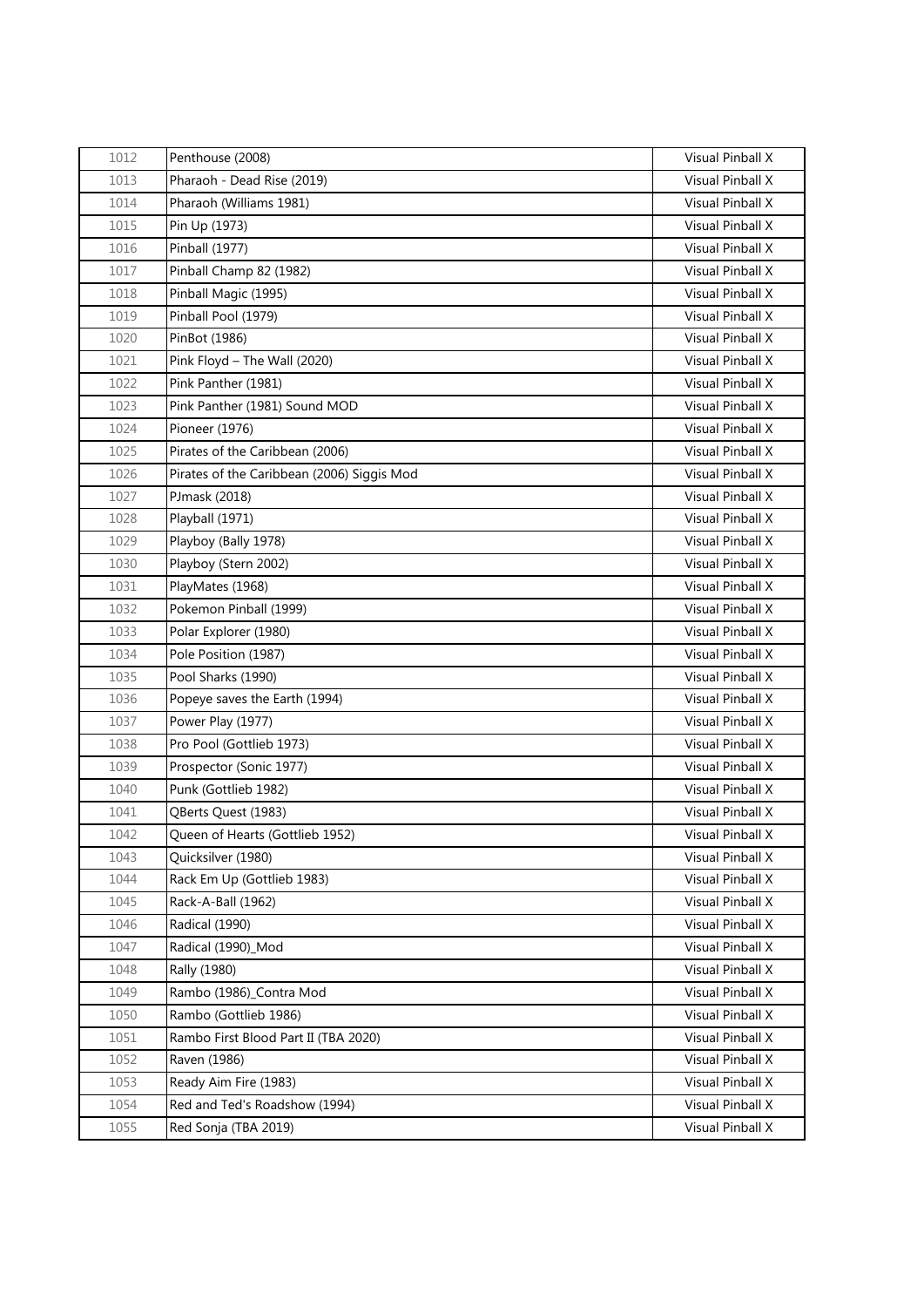| 1056 | Rescate en el Barrio Chino (1986)               | <b>Visual Pinball X</b> |
|------|-------------------------------------------------|-------------------------|
| 1057 | Rescue 911 (1994)                               | <b>Visual Pinball X</b> |
| 1058 | Resident Evil VII (TBA 2019)                    | <b>Visual Pinball X</b> |
| 1059 | Rey de Diamantes (Petaco 1967)                  | <b>Visual Pinball X</b> |
| 1060 | Rider's Surf (1986)                             | Visual Pinball X        |
| 1061 | Ripley's Believe It or Not (2004)               | <b>Visual Pinball X</b> |
| 1062 | Riverboat Gambler (1990)                        | <b>Visual Pinball X</b> |
| 1063 | Road Kings (1986)                               | Visual Pinball X        |
| 1064 | Road Runner (Atari 1979)                        | Visual Pinball X        |
| 1065 | Road Runner (Atari 1979) SoundMOD               | <b>Visual Pinball X</b> |
| 1066 | Robocop (1989)                                  | <b>Visual Pinball X</b> |
| 1067 | Robocop (1989) Mod                              | Visual Pinball X        |
| 1068 | Robocop 3 (TBA 2018)                            | <b>Visual Pinball X</b> |
| 1069 | Robot (1985)                                    | Visual Pinball X        |
| 1070 | Robo-War (Premier 1988)                         | <b>Visual Pinball X</b> |
| 1071 | Rock (1985)                                     | Visual Pinball X        |
| 1072 | Rock Star (Gottlieb 1979)                       | Visual Pinball X        |
| 1073 | Rocket III (Bally 1967)                         | <b>Visual Pinball X</b> |
| 1074 | Rocky & Bullwinkle And Friends (1993)           | <b>Visual Pinball X</b> |
| 1075 | Rogo (Bally 1974)                               | <b>Visual Pinball X</b> |
| 1076 | Roller Coaster (Gottlieb 1971)                  | <b>Visual Pinball X</b> |
| 1077 | Roller Disco (Gottlieb 1980)                    | <b>Visual Pinball X</b> |
| 1078 | Rollercoaster Tycoon (2002)                     | <b>Visual Pinball X</b> |
| 1079 | RollerGames (1990)                              | Visual Pinball X        |
| 1080 | Rolling Stones (1979)                           | <b>Visual Pinball X</b> |
| 1081 | Rolling Stones (Bally 1979) - iDig rEMix Vol. 2 | <b>Visual Pinball X</b> |
| 1082 | Rolling Stones (Bally 1980) Rebuild             | <b>Visual Pinball X</b> |
| 1083 | Rolling Stones, The (Stern 2011)                | Visual Pinball X        |
| 1084 | Roman Victory (1978)                            | <b>Visual Pinball X</b> |
| 1085 | Royal Guard (Gottlieb 1968)                     | <b>Visual Pinball X</b> |
| 1086 | Royal Pair (Gottlieb 1974)                      | Visual Pinball X        |
| 1087 | Safe Cracker (1996)                             | Visual Pinball X        |
| 1088 | San Francisco (Williams 1964)                   | Visual Pinball X        |
| 1089 | Satin Doll (Williams 1975)                      | Visual Pinball X        |
| 1090 | Scared Stiff (1996)                             | Visual Pinball X        |
| 1091 | Scared Stiff (1996) Mod                         | Visual Pinball X        |
| 1092 | Scarface - Balls and Power                      | Visual Pinball X        |
| 1093 | Scooby Doo! and KISS Rock n' Roll Mystery       | Visual Pinball X        |
| 1094 | Scorpion (Williams 1980)                        | Visual Pinball X        |
| 1095 | Scuba (Gottlieb 1970)                           | <b>Visual Pinball X</b> |
| 1096 | Sea Ray (1971)                                  | Visual Pinball X        |
| 1097 | Seahawks-NFL (Stern 2001)                       | Visual Pinball X        |
| 1098 | Seawitch (1980)                                 | Visual Pinball X        |
| 1099 | Secret Service (DataEast 1988)                  | Visual Pinball X        |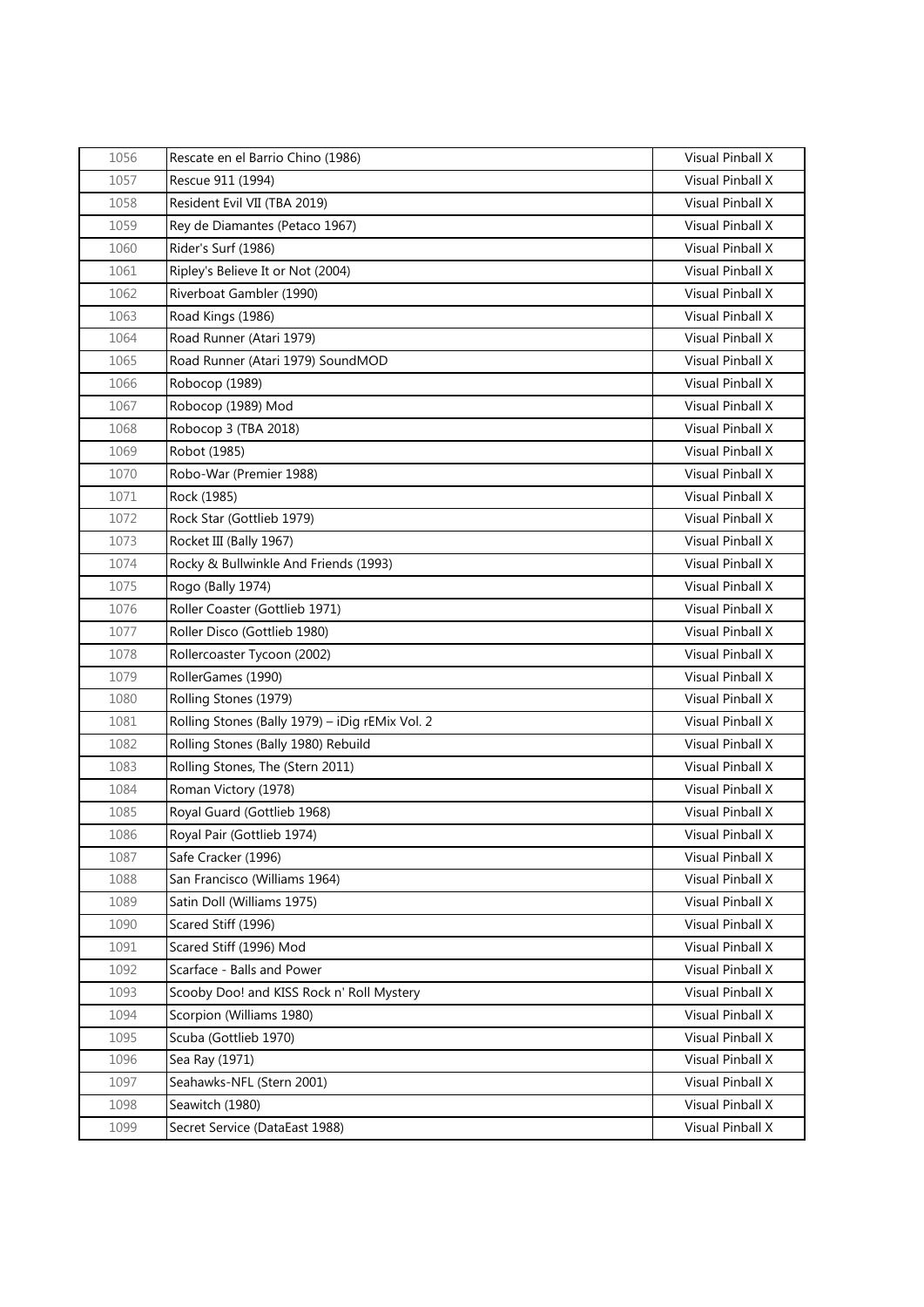| 1100 | Serious Sam Pinball (2017)         | Visual Pinball X        |
|------|------------------------------------|-------------------------|
| 1101 | Serious Sam Pinball II (2019)      | <b>Visual Pinball X</b> |
| 1102 | Sexy Girl (1980)                   | <b>Visual Pinball X</b> |
| 1103 | Shangri-La (Williams 1967)         | Visual Pinball X        |
| 1104 | Shaq Attaq (Gottlieb 1995)         | <b>Visual Pinball X</b> |
| 1105 | Shark (1982)                       | <b>Visual Pinball X</b> |
| 1106 | Sharpshooter (1979)                | <b>Visual Pinball X</b> |
| 1107 | Sharpshooter II (Gameplan 1983)    | <b>Visual Pinball X</b> |
| 1108 | Sheriff (1971)                     | Visual Pinball X        |
| 1109 | Ship Ahoy (Gottlieb 1976)          | <b>Visual Pinball X</b> |
| 1110 | Ship Mates (Gottlieb 1964)         | <b>Visual Pinball X</b> |
| 1111 | Shock (1998)                       | <b>Visual Pinball X</b> |
| 1112 | Shrek (2008)                       | <b>Visual Pinball X</b> |
| 1113 | Shrek (2008)_MOD                   | <b>Visual Pinball X</b> |
| 1114 | Shuffle Inn (Williams 1989)        | <b>Visual Pinball X</b> |
| 1115 | SilverBall Mania (Bally 1978)      | Visual Pinball X        |
| 1116 | Simpsons Pinball Party, The (2003) | <b>Visual Pinball X</b> |
| 1117 | Simpsons Treehouse of Horror       | <b>Visual Pinball X</b> |
| 1118 | Simpsons, The (Data East 1990)     | <b>Visual Pinball X</b> |
| 1119 | Sinbad (1978)                      | <b>Visual Pinball X</b> |
| 1120 | Sing Along (Gottlieb 1967)         | <b>Visual Pinball X</b> |
| 1121 | Sir Lancelot (Peyper 1994)         | <b>Visual Pinball X</b> |
| 1122 | Skateball (1980)                   | Visual Pinball X        |
| 1123 | Skipper (Gottlieb 1969)            | Visual Pinball X        |
| 1124 | Sky Jump (Gottlieb 1974)           | Visual Pinball X        |
| 1125 | Skyrocket (Bally 1970)             | <b>Visual Pinball X</b> |
| 1126 | Sleepwalkers (TBA 2019)            | <b>Visual Pinball X</b> |
| 1127 | Slick Chick (Gottlieb 1963)        | Visual Pinball X        |
| 1128 | Smart Set (1969)                   | <b>Visual Pinball X</b> |
| 1129 | Smurfette (1971)                   | <b>Visual Pinball X</b> |
| 1130 | Snake Machine (1982)               | Visual Pinball X        |
| 1131 | Snow Derby (Gottlieb 1970)         | Visual Pinball X        |
| 1132 | Soccer Kings (Zaccaria 1982)       | Visual Pinball X        |
| 1133 | Solar Fire (Williams 1981)         | Visual Pinball X        |
| 1134 | Solar Ride (1979)                  | Visual Pinball X        |
| 1135 | Solitaire (Gottlieb 1967)          | Visual Pinball X        |
| 1136 | Sopranos, The                      | Visual Pinball X        |
| 1137 | Sorcerer (1985)                    | Visual Pinball X        |
| 1138 | South Park (1999)                  | Visual Pinball X        |
| 1139 | Space Invaders (1979)              | Visual Pinball X        |
| 1140 | Space Jam (Sega 1996)              | Visual Pinball X        |
| 1141 | Space Mission (Williams 1976)      | Visual Pinball X        |
| 1142 | Space Odyssey (Williams 1976)      | Visual Pinball X        |
| 1143 | Space Orbit (Gottlieb 1972)        | Visual Pinball X        |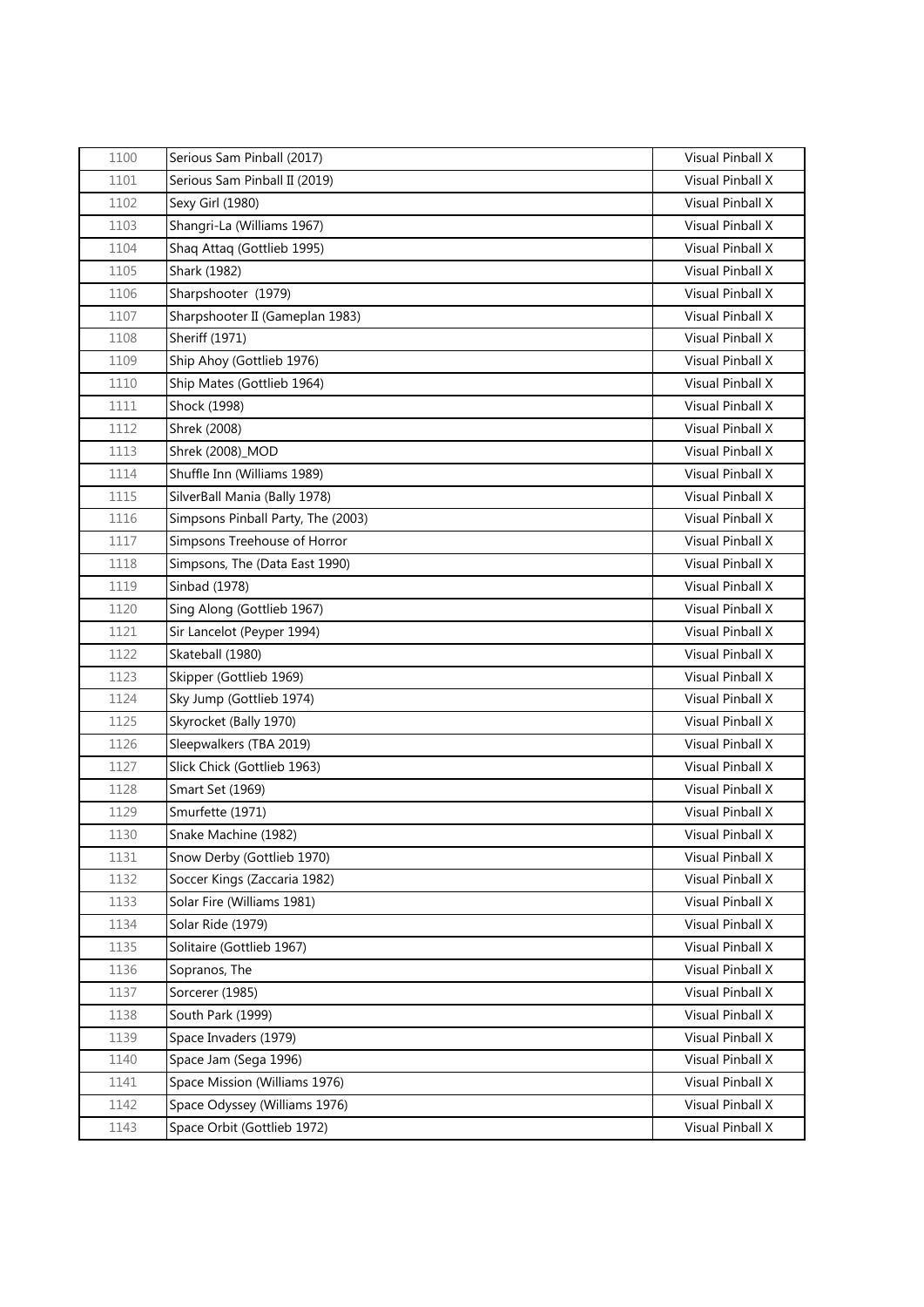| 1144 | Space Patrol (1978)                                 | <b>Visual Pinball X</b> |
|------|-----------------------------------------------------|-------------------------|
| 1145 | Space Ramp (Oiginal 2020)                           | <b>Visual Pinball X</b> |
| 1146 | Space Shuttle (1982)                                | Visual Pinball X        |
| 1147 | Space Shuttle (Taito 1984)                          | <b>Visual Pinball X</b> |
| 1148 | Space Shuttle (Williams 1984)                       | <b>Visual Pinball X</b> |
| 1149 | Space Station (1987)                                | <b>Visual Pinball X</b> |
| 1150 | Space Time (1972)                                   | <b>Visual Pinball X</b> |
| 1151 | Space Train (MAC 1987)                              | <b>Visual Pinball X</b> |
| 1152 | Space Walk (Gottlieb 1979)                          | <b>Visual Pinball X</b> |
| 1153 | Spanish Eyes (Williams 1972)                        | <b>Visual Pinball X</b> |
| 1154 | Speakeasy (Playmatic 1977)                          | <b>Visual Pinball X</b> |
| 1155 | Spectrum (1981)                                     | <b>Visual Pinball X</b> |
| 1156 | Speed Test (1982)                                   | Visual Pinball X        |
| 1157 | SpiderMan (2007)                                    | <b>Visual Pinball X</b> |
| 1158 | Spider-Man Classic (2007)                           | <b>Visual Pinball X</b> |
| 1159 | Spin A Card (Gottlieb 1969)                         | <b>Visual Pinball X</b> |
| 1160 | Spin Out (1975)                                     | Visual Pinball X        |
| 1161 | Spin Wheel (Gottlieb 1968)                          | Visual Pinball X        |
| 1162 | Spinning Wheel (Talleres de Llobregat 1970)         | <b>Visual Pinball X</b> |
| 1163 | Spirit (1982)                                       | <b>Visual Pinball X</b> |
| 1164 | Spirit of 76 (Gottlieb 1975)                        | Visual Pinball X        |
| 1165 | Spongebob (Davor 2020)                              | <b>Visual Pinball X</b> |
| 1166 | Spot Pool (Gottlieb 1976)                           | <b>Visual Pinball X</b> |
| 1167 | Spring Break (Gottlieb 1987)                        | <b>Visual Pinball X</b> |
| 1168 | Spy Hunter (1984)                                   | <b>Visual Pinball X</b> |
| 1169 | Star Fire (Playmatic 1985)                          | <b>Visual Pinball X</b> |
| 1170 | Star Gazer (Stern 1980)                             | Visual Pinball X        |
| 1171 | Star God (Zaccaria 1980)                            | <b>Visual Pinball X</b> |
| 1172 | Star Light (Williams 1984)                          | Visual Pinball X        |
| 1173 | Star Race (Gottlieb 1980)                           | Visual Pinball X        |
| 1174 | Star Trek - Enterprise Limited Edition (Stern 2012) | <b>Visual Pinball X</b> |
| 1175 | Star Trek - The Next Generation (1993)              | Visual Pinball X        |
| 1176 | <b>Star Trek (1979)</b>                             | Visual Pinball X        |
| 1177 | Star Trek (Gottlieb 1971)                           | Visual Pinball X        |
| 1178 | Star Trek 25th Anniversary (1991)                   | Visual Pinball X        |
| 1179 | Star Trek LE (Stern 2013)                           | Visual Pinball X        |
| 1180 | Star Trek LE (Stern 2013)_MOD                       | <b>Visual Pinball X</b> |
| 1181 | Star Wars (Data East 1992)                          | Visual Pinball X        |
| 1182 | Star Wars (Sonic 1987)                              | <b>Visual Pinball X</b> |
| 1183 | Star Wars Empire Strikes Back, The (1980)           | Visual Pinball X        |
| 1184 | Star Wars Trilogy (1997)                            | Visual Pinball X        |
| 1185 | Stargate (Gottlieb 1995)                            | Visual Pinball X        |
| 1186 | Stars (Stern 1978)                                  | Visual Pinball X        |
| 1187 | Starship Troopers (1997)                            | Visual Pinball X        |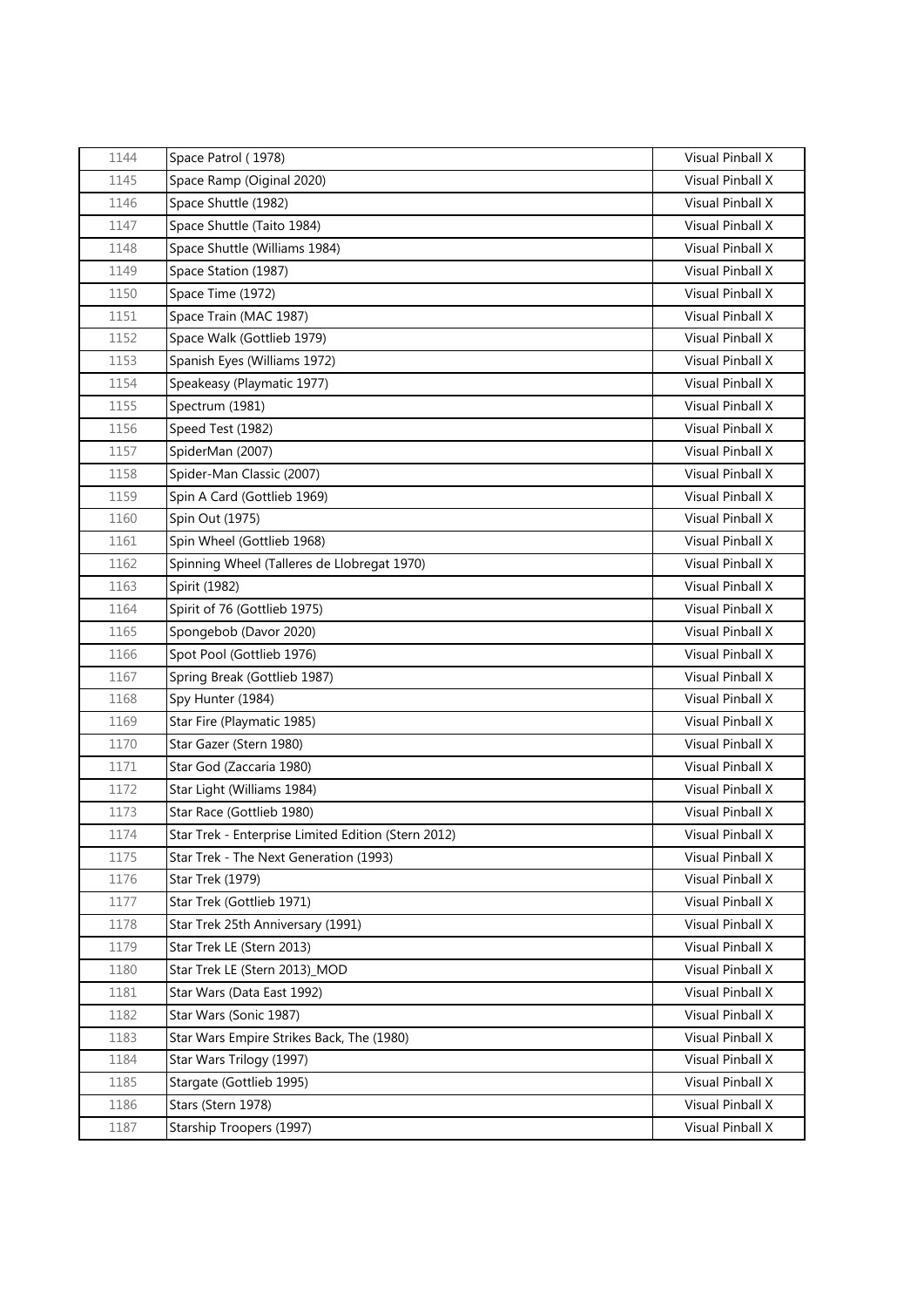| 1188 | Stellar Airship (Geiger 1979)                    | <b>Visual Pinball X</b> |
|------|--------------------------------------------------|-------------------------|
| 1189 | Still Crazy (Williams 1984)                      | <b>Visual Pinball X</b> |
| 1190 | Stingray (1977)                                  | <b>Visual Pinball X</b> |
| 1191 | Straight Flush (Williams 1970)                   | Visual Pinball X        |
| 1192 | Strange Science (Bally 1986)                     | Visual Pinball X        |
| 1193 | Strange World (1978)                             | <b>Visual Pinball X</b> |
| 1194 | Stranger Things (2019)                           | <b>Visual Pinball X</b> |
| 1195 | Strato-Flite (Williams 1974)                     | Visual Pinball X        |
| 1196 | Street Fighter 2 (1993)                          | Visual Pinball X        |
| 1197 | Strike Zone (Williams 1984)                      | <b>Visual Pinball X</b> |
| 1198 | Striker (Gottlieb 1982)                          | <b>Visual Pinball X</b> |
| 1199 | Striker Xtreme (2000)                            | Visual Pinball X        |
| 1200 | Strikes and Spares (Bally 1978)                  | <b>Visual Pinball X</b> |
| 1201 | Strikes 'N Spares (1995)                         | <b>Visual Pinball X</b> |
| 1202 | Sultan (1979)                                    | <b>Visual Pinball X</b> |
| 1203 | Super Mario Bros Mushroom World (1992)           | Visual Pinball X        |
| 1204 | Super Mario Bros. (Premier 1992)                 | Visual Pinball X        |
| 1205 | Super Mario Galaxy Pinball                       | <b>Visual Pinball X</b> |
| 1206 | Super Nova (1980)                                | <b>Visual Pinball X</b> |
| 1207 | Super Soccer (1975)                              | <b>Visual Pinball X</b> |
| 1208 | Super Spin (Gottlieb 1977)                       | <b>Visual Pinball X</b> |
| 1209 | Super Star (Williams 1972)                       | <b>Visual Pinball X</b> |
| 1210 | Super-Flite (Williams 1974)                      | <b>Visual Pinball X</b> |
| 1211 | Superman (1979)                                  | Visual Pinball X        |
| 1212 | SupermanTAS                                      | <b>Visual Pinball X</b> |
| 1213 | Sure Shot (1981)                                 | <b>Visual Pinball X</b> |
| 1214 | Surf Champ (Gottlieb 1976)                       | <b>Visual Pinball X</b> |
| 1215 | Surf Side (Gottlieb 1967)                        | Visual Pinball X        |
| 1216 | Surfer (1976)                                    | <b>Visual Pinball X</b> |
| 1217 | Surf'N Safari (Gottlieb 1991)                    | Visual Pinball X        |
| 1218 | SwashBuckler (Recel 1979)                        | Visual Pinball X        |
| 1219 | Sweet Hearts (Gottlieb 1963)                     | Visual Pinball X        |
| 1220 | Swinger (Williams 1972)                          | <b>Visual Pinball X</b> |
| 1221 | Swords of Fury (1988)                            | Visual Pinball X        |
| 1222 | T2 Judgement Day (1991)                          | Visual Pinball X        |
| 1223 | Tag Team (Gottlieb 1985)                         | Visual Pinball X        |
| 1224 | Tales from the Crypt (1993)                      | Visual Pinball X        |
| 1225 | Tales from the Crypt (Data East 1993)_Bigus(MOD) | Visual Pinball X        |
| 1226 | Tales of the Arabian Nights (1996)               | Visual Pinball X        |
| 1227 | Target Alpha (1976)                              | Visual Pinball X        |
| 1228 | Taxi (1988)                                      | Visual Pinball X        |
| 1229 | Tee'd Off (1993)                                 | Visual Pinball X        |
| 1230 | Teenage Mutant Ninja Turtles (1991)              | Visual Pinball X        |
| 1231 | Ten Strike Classic (2003)                        | Visual Pinball X        |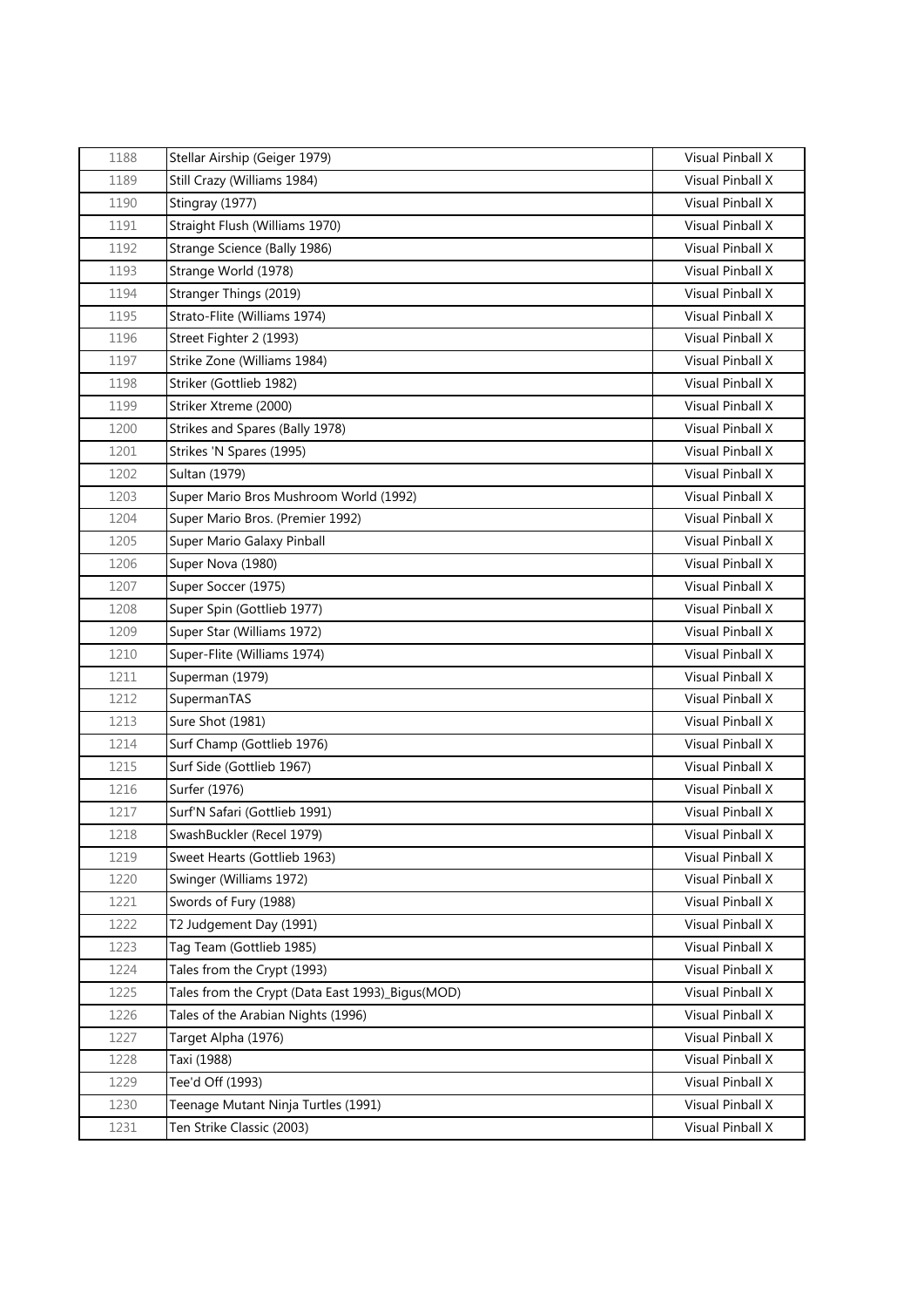| 1232 | Terminator 2 (Williams 1991)                | <b>Visual Pinball X</b> |
|------|---------------------------------------------|-------------------------|
| 1233 | Terminator 3 (2003)                         | <b>Visual Pinball X</b> |
| 1234 | The Addams Family (B&W MOD)                 | <b>Visual Pinball X</b> |
| 1235 | The Addams Family (Bally 1992)              | Visual Pinball X        |
| 1236 | The Addams Family (Bally 1992) V2.1         | Visual Pinball X        |
| 1237 | The Addams Family Gold (Bally 1992)         | <b>Visual Pinball X</b> |
| 1238 | The Avengers Pro (Stern 2012)               | <b>Visual Pinball X</b> |
| 1239 | The Bally Game Show (1990)                  | Visual Pinball X        |
| 1240 | The Flintstones (1994)                      | Visual Pinball X        |
| 1241 | The Flintstones (Williams 1994) Mod         | <b>Visual Pinball X</b> |
| 1242 | The Last of Us (2018)                       | Visual Pinball X        |
| 1243 | The Last Starfighter (1984)                 | Visual Pinball X        |
| 1244 | The Machine - Bride Of Pinbot (1991)        | <b>Visual Pinball X</b> |
| 1245 | The Moon Walking Dead                       | Visual Pinball X        |
| 1246 | The Party Zone (1991)                       | <b>Visual Pinball X</b> |
| 1247 | The Phantom Of The Opera (1990)             | Visual Pinball X        |
| 1248 | The Running Man (2019)                      | Visual Pinball X        |
| 1249 | The Shadow (1994)                           | Visual Pinball X        |
| 1250 | The Six Million Dollar Man (1978)           | <b>Visual Pinball X</b> |
| 1251 | The Six Million Dollar Man (1978) Sound MOD | <b>Visual Pinball X</b> |
| 1252 | The Sopranos (2005)                         | <b>Visual Pinball X</b> |
| 1253 | The Walking Dead (2014)                     | Visual Pinball X        |
| 1254 | The Walking Dead (Stern 2014) BLOOD MOD     | Visual Pinball X        |
| 1255 | The Web (1996)                              | Visual Pinball X        |
| 1256 | The X Files (1997)                          | <b>Visual Pinball X</b> |
| 1257 | Theatre of Magic (1995)                     | <b>Visual Pinball X</b> |
| 1258 | Three Angels (Original 2018)                | Visual Pinball X        |
| 1259 | Time Machine (1988)                         | <b>Visual Pinball X</b> |
| 1260 | Time Machine (Zaccaria 1983)                | <b>Visual Pinball X</b> |
| 1261 | Time Tunnel (1971)                          | Visual Pinball X        |
| 1262 | Titan (1981)                                | <b>Visual Pinball X</b> |
| 1263 | TKO (Gottlieb 1979)                         | Visual Pinball X        |
| 1264 | Tom & Jerry (Williams 2018)                 | Visual Pinball X        |
| 1265 | Tommy (1994)                                | Visual Pinball X        |
| 1266 | Top Score (1975)                            | <b>Visual Pinball X</b> |
| 1267 | Torch (1980)                                | Visual Pinball X        |
| 1268 | Transformers (2011)                         | Visual Pinball X        |
| 1269 | Transformers G1 Generation One              | Visual Pinball X        |
| 1270 | Transporter the Rescue (1989)               | Visual Pinball X        |
| 1271 | Tri Zone (1979)                             | <b>Visual Pinball X</b> |
| 1272 | Trident (1979)                              | Visual Pinball X        |
| 1273 | Triple Strike (1975)                        | Visual Pinball X        |
| 1274 | Tron Legacy (2011)                          | Visual Pinball X        |
| 1275 | Truck Stop (1988)                           | Visual Pinball X        |